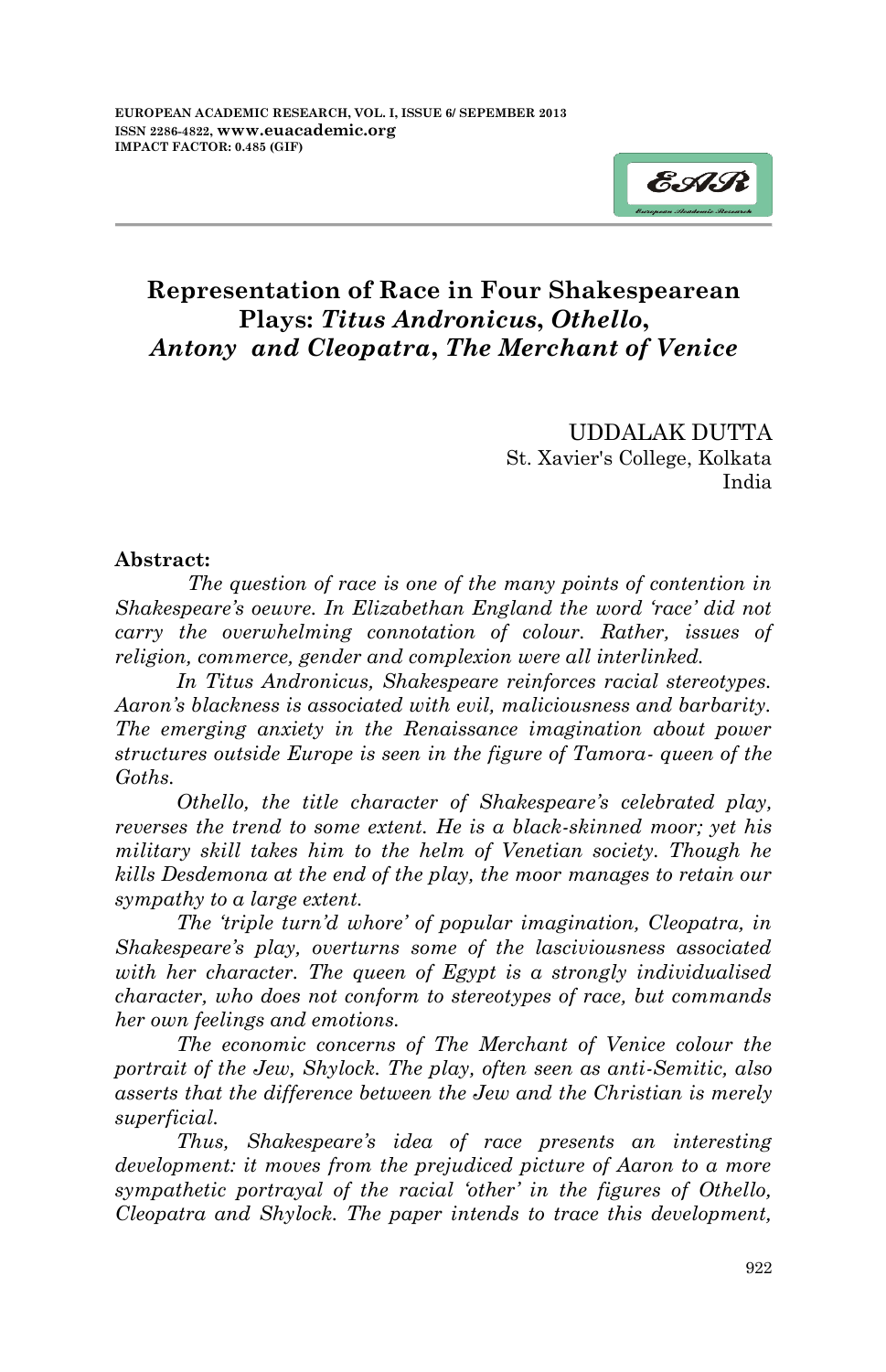*and thus understand how the finer nuances of race serve to animate the world of Shakespearean drama.*

**Key words**: Race, Colour, Commerce, Gender, Equations of Power.

The Renaissance that swept across Europe in the fourteenth and fifteenth centuries profoundly affected the imagination of the contemporary individual. The unprecedented advancement of learning led to the broadening of mental horizons, and the ideal Humanist looked both to the west and the east to make sense of the world around him. However, the state of affairs in England was not entirely happy. An explosion of population led to poverty, large-scale unemployment, and a fear of scarcity of space on the small island. In addition, there was a pressing need for newer markets for British products. These factors fuelled colonial ventures. The Age of Discovery, as the Renaissance was also known, saw explorers move westwards to America and beyond. This broadened the geographical expanse of the "Known world". In addition to these expeditions, the Europeans entered into commercial, diplomatic and social engagements with the Turks and Moors of the Muslim Empire. The non-Christian people of the Ottoman Empire, the Eastern Mediterranean and Northern Africa forged sustained ties with the Britons. Experiences of interaction with other cultures gave rise to an anxiety in the English sensibilitythe presence of power structures outside the purview of their known world. As Christian England attempted to "shape" these "other" people in their image, racism, as we understand the word today, was born. English constructions of 'Moor', 'Blackamoor' or 'Negro' refer not only to differentiations of race or religion but, more importantly, refer to constructions of power and colonization.

There was an important difference in European attempts to dominate over American Indians and those over the non-Christian races of east Europe and the Mediterranean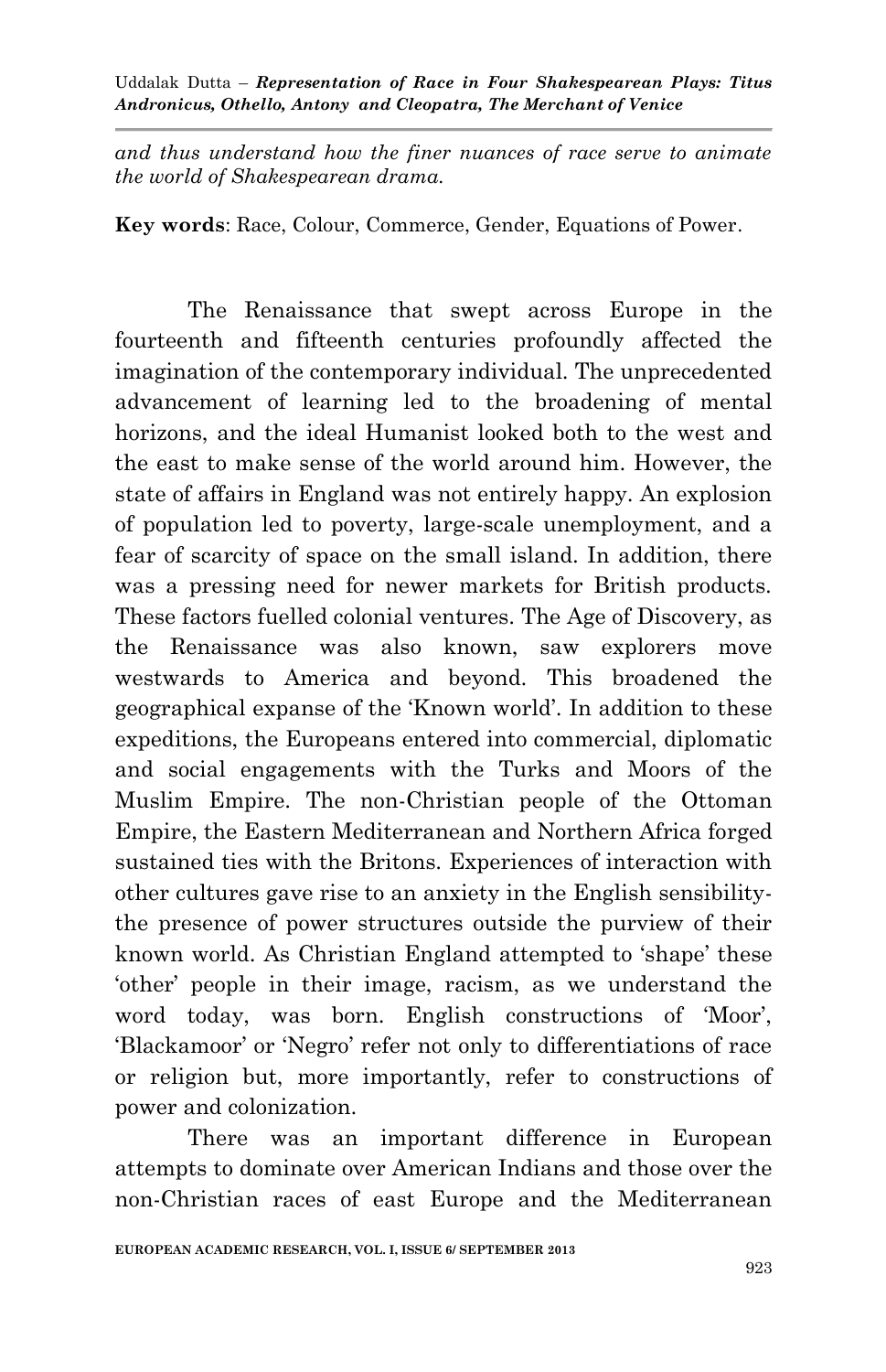region. In North America, the Europeans were presented with, more or less, an easy task of colonization as there was no empire which could counter them from the point of view of military might. However, the dominance of the Ottoman Empire in east Europe and the Mediterranean region was absolute. It was precisely because Muslims were outside the purview of possible colonial domination that Europeans demonized the image of the Muslim. Nabil Matar suggests in his work *Turks, Moors and Englishmen in the Age of Discovery* that the English were unable to situate the Muslims conveniently in their world of colonial enterprise. Unable to defeat them, as they had defeated the American Indian natives, the Englishmen borrowed discourses of difference from their encounter with the American Indians (Matar 1999, 15). In a frenzy of racism and bigotry that dominated the literature and culture of this period, the Turk and the Moor were constructed as racial "others". Plays and pageants reinforced the image of the Turk as cruel, tyrannical and deceitful. The Moor was seen as one possessing uncontrollable sexual lust and irrational emotional overdrives, vengeful in nature and of superstitious religious belief. The "other" was, to put it differently, all that the "self" was not. These constructions were usually independent of, and often ran contrary to, empirical evidence. The non-European non-Christian races were, thus, seen not in the light of experience, but in terms of prejudiced cultural moulds and imaginary constructions.

In her essay, 'Racial and Religious Difference', Ania Loomba suggests that the social injustice accompanying the belief in the inherent difference in human beings, has its origins in Spain (Loomba 2000, 208). The official expulsion of Jews and Moors from the country, respectively in 1492 and 1502, led to the grounding of this ideology in that country. Religious difference became an excuse for discrimination in political and economic life against the "different" Jews and Moors. These prejudices struck such deep roots in the psyche of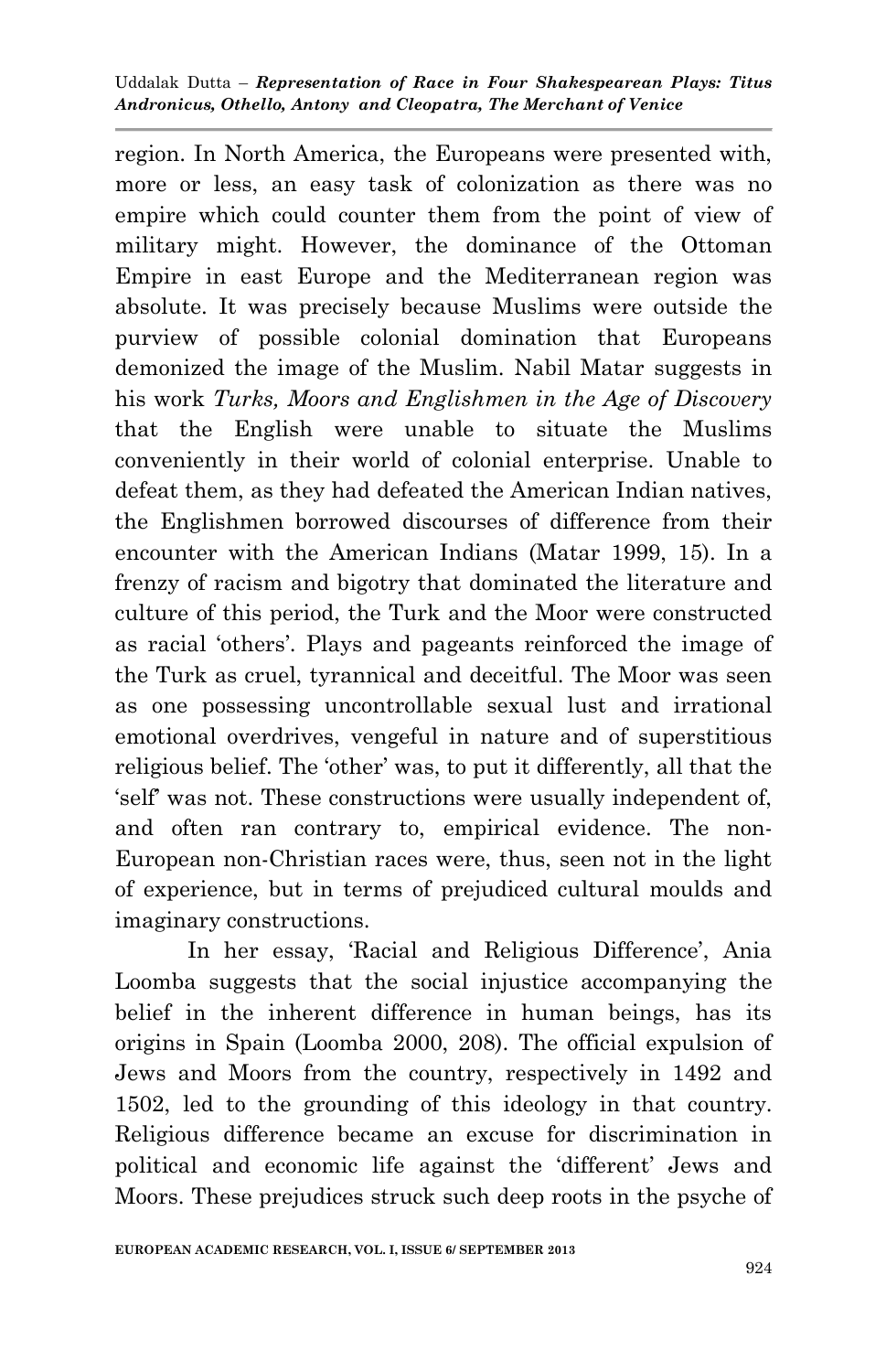the people that superficial differences were taken to be markers of inner essence of character. Thus, an "impurity" of blood, that is, a belief in Judaism or Islam, stood for moral depravity and an inherently evil character. Loomba further suggests that the Spanish obsession with purity of blood was mirrored in Protestant England in an obsession with purity of faith. Even religious conversions to the 'pure' faith were viewed with askance, as these conversions were rather unstable. Characters like Jessica in Shakespeare"s *The Merchant of Venice,* who converts to Christianity as a result of her romantic engagement with a Christian man, suggest the possibility of such conversions.

Is 'blackness', then, only skin-deep? Or, is it an indelible, inherent character trait? It appears that the Renaissance imagination was tilted to the latter belief. Thomas More"s *Utopia* provides us with a notable example. In this well-known work, More applies the colonial discourse to the Indians of North America. He argues for colonizing, dispossessing and, ultimately, converting them. Nabil Matar, in his work *Turks, Moors and Englishmen in the Age of Discovery* points out that as More awaited execution two decades after writing this work, his chief anxiety was not his imminent loss of life. Rather, it was about 'the formidable success of the Turks in conquering Christian lands in Central Europe and, still more menacing, their success in converting the populations to Islam" (Matar 1999, 8). Popular travelogues of the time, like Hakluyt"s *Principal Navigations* and Richard Eden"s *The History of Travayle in the West and East Indies,* popularized exotic pictures of faraway lands and people. The accounts were inaccurate, and often supplemented by the imagination of the authors. Expansions in the New World led to contacts with other civilizations. The savage races, widely different from the ideal entrusted in Humanist thought, were held in contempt. In fact, an inferior "other" was essential in establishing the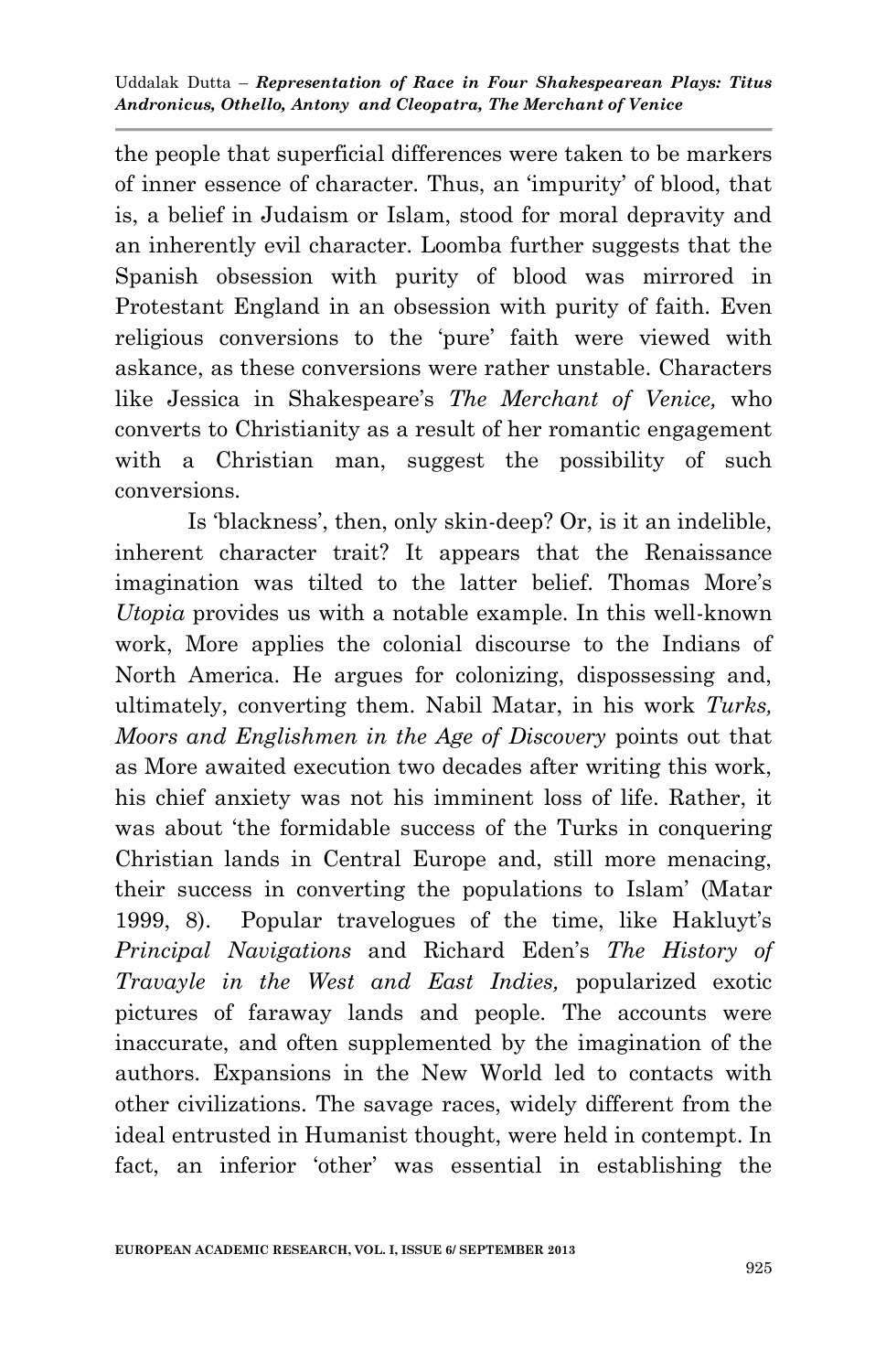superiority of the 'self'. The essence of 'Englishness' could be defined by defining what lay outside.

The older feudal structure in social hierarchy had broken down. Economic status, rather than birth, was becoming the dominant factor in determining social status. However, social hierarchisation was never completely eliminated. Rather, it found a new form of representation- racial prejudice. The non-members of the dominant white European group found places only in the lower rungs of society. This resulted in their association with the kinds of business that were considered too low for the landed gentry- for instance, money lending. Such vocations exerted tremendous influence on the mercantile economy. This, in a sense, increased their importance in society. All members of society*,* rich or poor, usually availed of the services of the money lender at some time or the other. So, figures like the usurer were both hated and necessary to hold the fabric of society together. The "other" thus threatened to disturb established social order. Such dominance of the "other" in the economic sphere only deepened the schisms between races. The influx of outsiders into the New Promised Land, set aside by God for Englishmen, rendered the land 'poorer'.

In the specific context of theatre, the premise of race is particularly interesting. Mystery, miracle and morality plays of the medieval stage were heavily dependent on allegory. In such settings, 'black' usually connoted associations of grotesqueness and evil. Again, all the roles were, obviously, assayed by white European actors. Thus, the "insider" played the "outsider". Racial "others" in Shakespeare like Shylock, Jessica, Othello or Cleopatra represented an alien culture on stage. Yet, they were impersonated by familiar actors.

In this paper the writer seeks to prove that Shakespeare's consciousness of race advanced along with his maturity as a dramatist. The playwright grew up in the social milieu of the Elizabethan Age, where the Jew, the Moor or any other non-white non-European race was seen as an aberration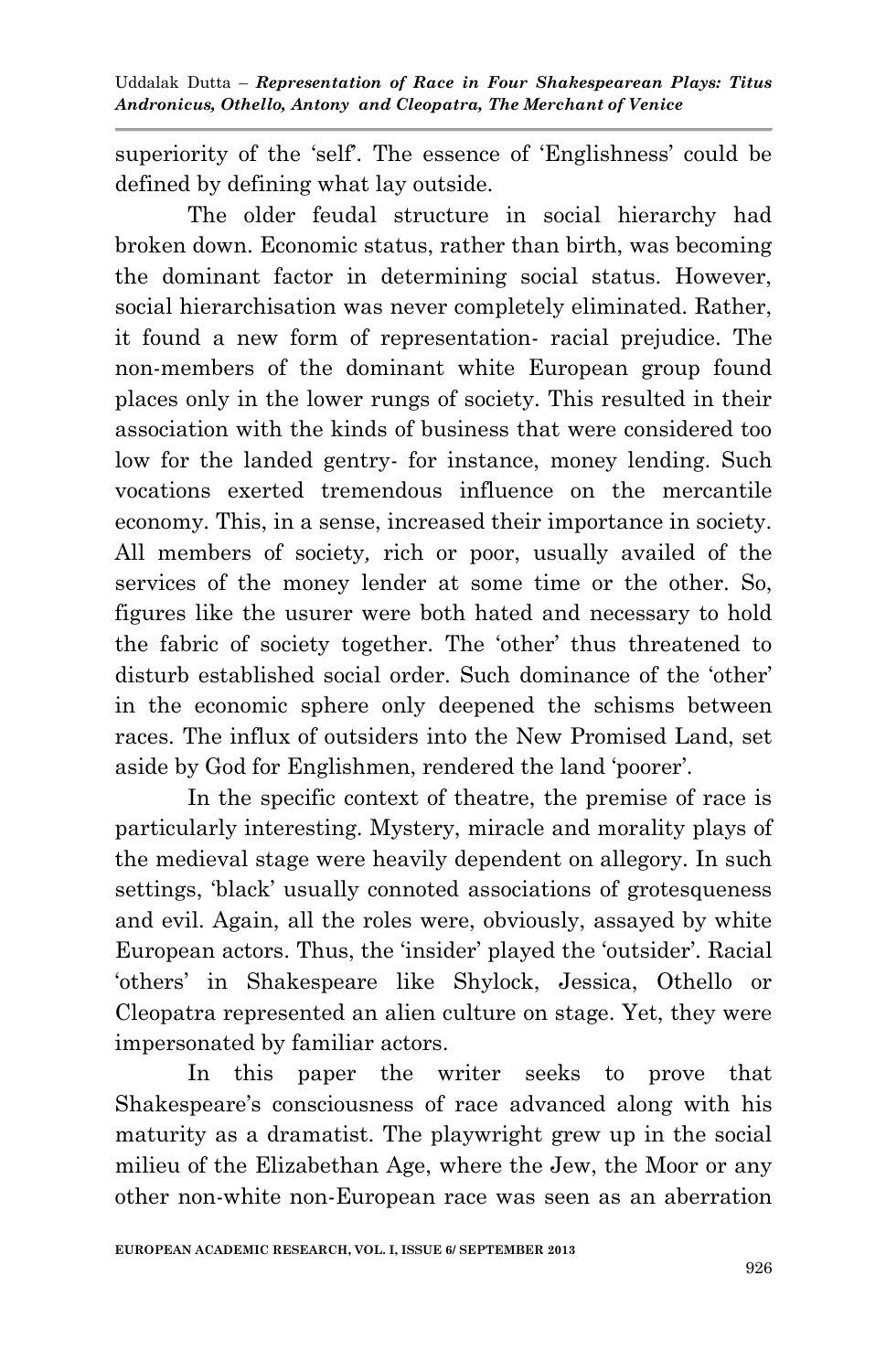of the Humanist ideal of the Renaissance. It is but natural that his early work should bear the stamp of this prejudiced outlook. We find evidence of this in his early tragedy *Titus Andronicus.*  The figure of the racial 'other' in this play, Aaron, has little to command the reader"s sympathy on his side. Though we feel that the prejudice against him, based on the grounds of race per se, is unjustified; we also realize that he is a hardened criminal and the treatment that he receives is, in some sense, a just punishment. The queen of the Goths, Tamora, too cannot claim to be only a victim of racial prejudice. Shakespeare seems to attest that "blackness" is, indeed, not merely skin-deep but an essential character trait. With greater exposure to the world around him, Shakespeare, slowly but surely, discarded this lopsided view of other races. He realized that differences of other racial groups from white Europeans were limited to nonessential physical attributes. In two representative plays from his later corpus, *Antony and Cleopatra* and *Othello*, we find a far more sympathetic view of the racial 'other'. The figures of Cleopatra and Othello are not limited to being the author's puppet, whose qualities and inadequacies are judged solely by the yardstick of their racial identity. Rather, the characterization is far more nuanced. Cleopatra and Othello transcend their Egyptian and Moorish identity, and appear in front of us as essentially human, with their fair share of virtues and vices. The reader is challenged to outgrow his conditioned response to racial difference (where he entirely rejects or wholly supports the prejudice) and analyze the subtleties of their human nature. The 'different' in these plays cannot be classified into water-tight compartmentalization of "good" or "bad". The final play analyzed in this paper, *The Merchant of Venice*, helps us understand Shakespeare"s position on race even better. In the figure of Shylock, the playwright seems to have entirely succeeded in discarding his earlier prejudiced outlook. While Shylock is a pitiless businessman with an eye for maximizing profit, we also acknowledge that he is more sinned against than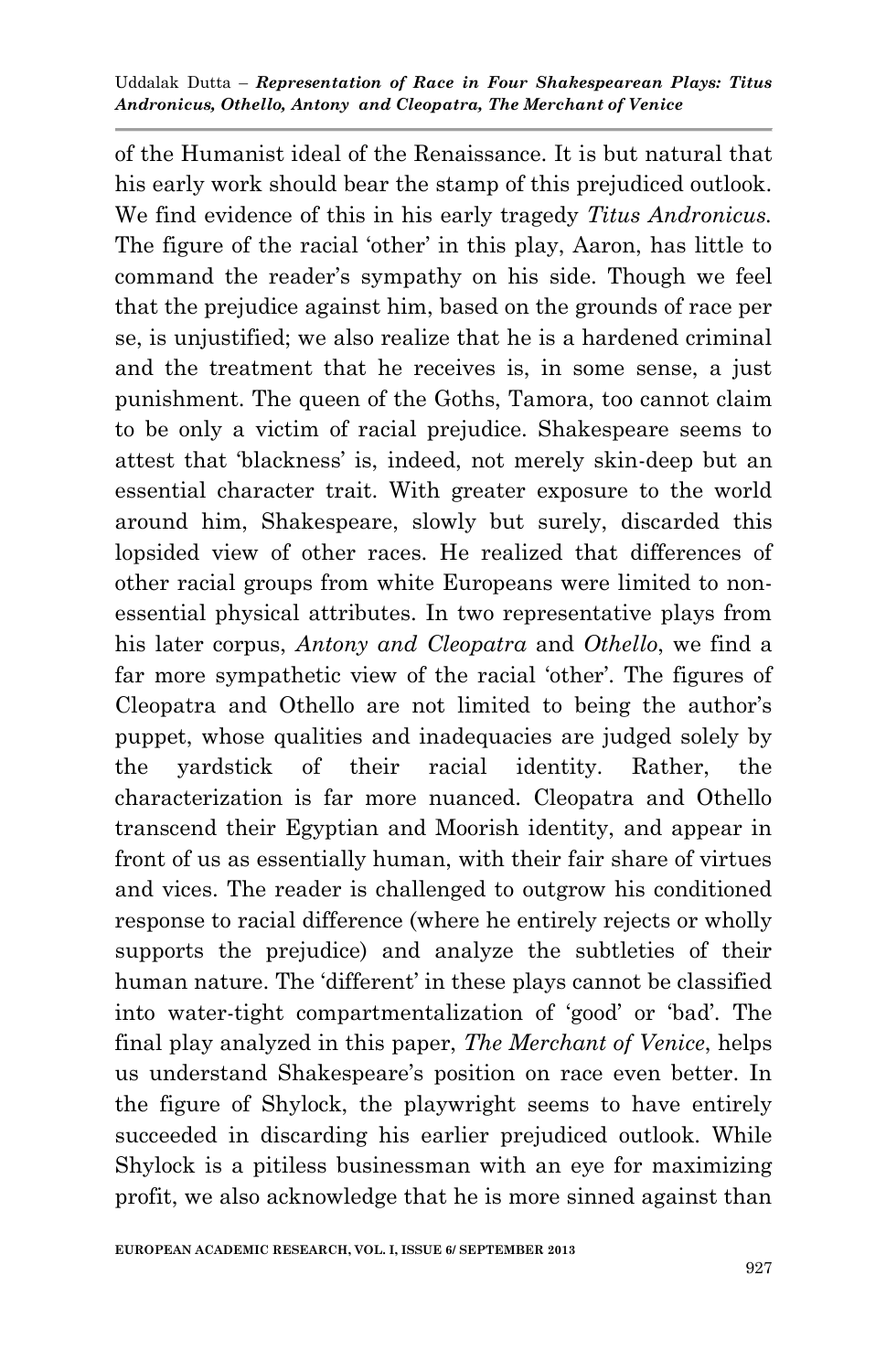sinning. By the end of the play, the dichotomy of merciful Christian and heartless Jew collapses entirely. In the famous Trial Scene, the playwright exposes the hypocrisy of the Christian lot, who are far from practicing the virtue of mercy that they so earnestly preach. As discussed earlier, the context of theatrical performance adds a further dimension to the interplay of "self" and "other". Yet, a closer look at the plays, one which this paper intends, proves to us that this interplay does not originate in performance, but is deep-seated within the schemes of the plays themselves.

*Titus Andronicus* represents Shakespeare"s engagement with the issue of race in his early career. The play ostensibly deals with the life of the Roman hero Titus Andronicus and the rivalry between the Romans and the Goths surrounding him. Issues of race are implicit, primarily in the characterization of Aaron and Tamora.

Aaron, the moor, seems to typify black barbarism and malignity. Invectives against his skin colour litter the play. He is seen as a "ravenous tiger" who, according to Lucius, is the "chief instigator" of the tragedy (Act V, Scene iii). Interestingly, Aaron does not really attempt to defend himself against these allegations. In fact, he proudly puts forward a catalogue of crimes. There has not been a day when he has not indulged in crime,

> "As kill a man, or else device his death; Ravish a maid, or plot the way to do it; Accuse some innocent and forswear myself; Set deadly enmity between two friends…"

> > (V. i. 128-131)

**EUROPEAN ACADEMIC RESEARCH, VOL. I, ISSUE 6/ SEPTEMBER 2013** Ania Loomba in her book *Shakespeare, Race and Colonialism* argues that in the Renaissance consciousness, the Arab moors, having a lighter skin colour, were associated with some cultural and religious heritage. In contrast, Sub-Saharan Africans are "...associated with a lack of religion and culture, and painted as low-born" (Loomba 2002, 81). This latter stereotype was in consonance with the fast-emerging slave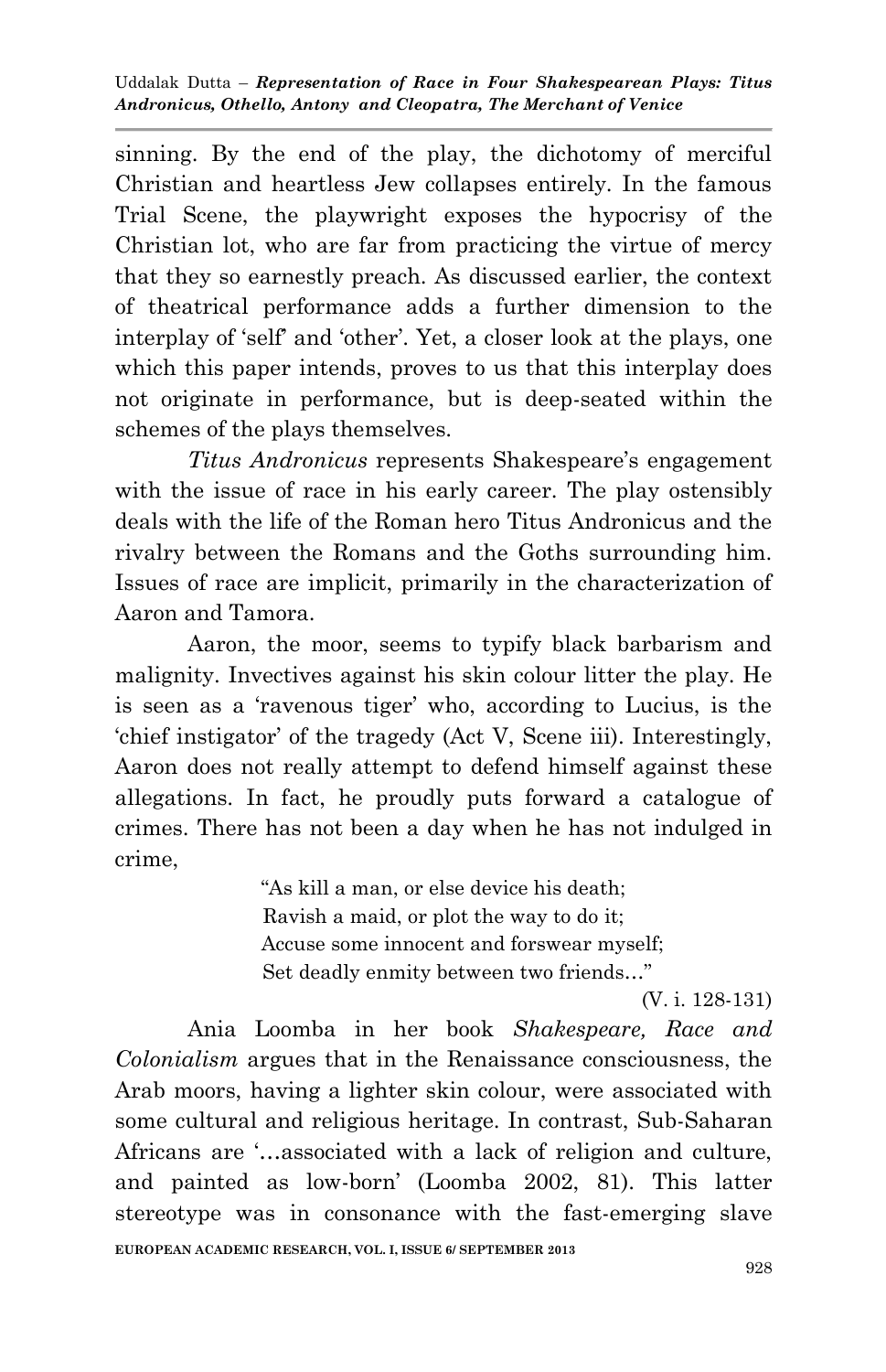trade that was to sustain the Empire for centuries. Portraying the dark-skinned individual as barely human was necessary to provide some validation to the slave trade in the minds of the 'superior' whites.

Such stereotypes afflict Aaron as well. Without any cultural lineage, he must assert his identity only in terms of what the "civilized" Romans take him for. As the above catalogue suggests, his bestiality is the only means by which he can define himself in the white society. Aaron"s incorporation into the white society is also seen in the manner of his treatment of Lavinia. He instructs Chiron and Demetrius to rape her, and cut off her tongue and limbs. This reminds the reader of the Philomel myth. In Ovid"s version, Philomel could still reveal the identity of her abuser in a tapestry. Aaron leaves nothing to chance, and decides that Lavinia must lose her hands as well. He not only understands the myth, but is able to adapt it to his own use. Yet, in the politics of race, he must be seen as an outsider in the Roman society.

Aaron is not really the 'chief instigator' of the numerous acts of violence in the play. His primary motive is not unqualified malignity, but a desire to rise above the station that the white society has reserved for him. His queen Tamora rises in prominence by marrying the Roman emperor Saturninus. Aaron must ensure his importance for Tamora in order to rise in society. The most certain means by which he can achieve this is by actively participating in her revenge on the Romans. This concern drives all the acts of violence that Aaron perpetrates. Further, the first instance of violence, which sets in motion the chain of massacre, is not devised by him, but by Titus and Lucius. Tamora"s eldest son Alarbus is ritually mutilated in the memory of the Roman casualties of war. Tamora"s maternal pleas are disregarded and the heinous murder is committed in front of her. Following this action, almost every character in the play participates in gory deeds, each of which exceeds the previous one in degrees of violence.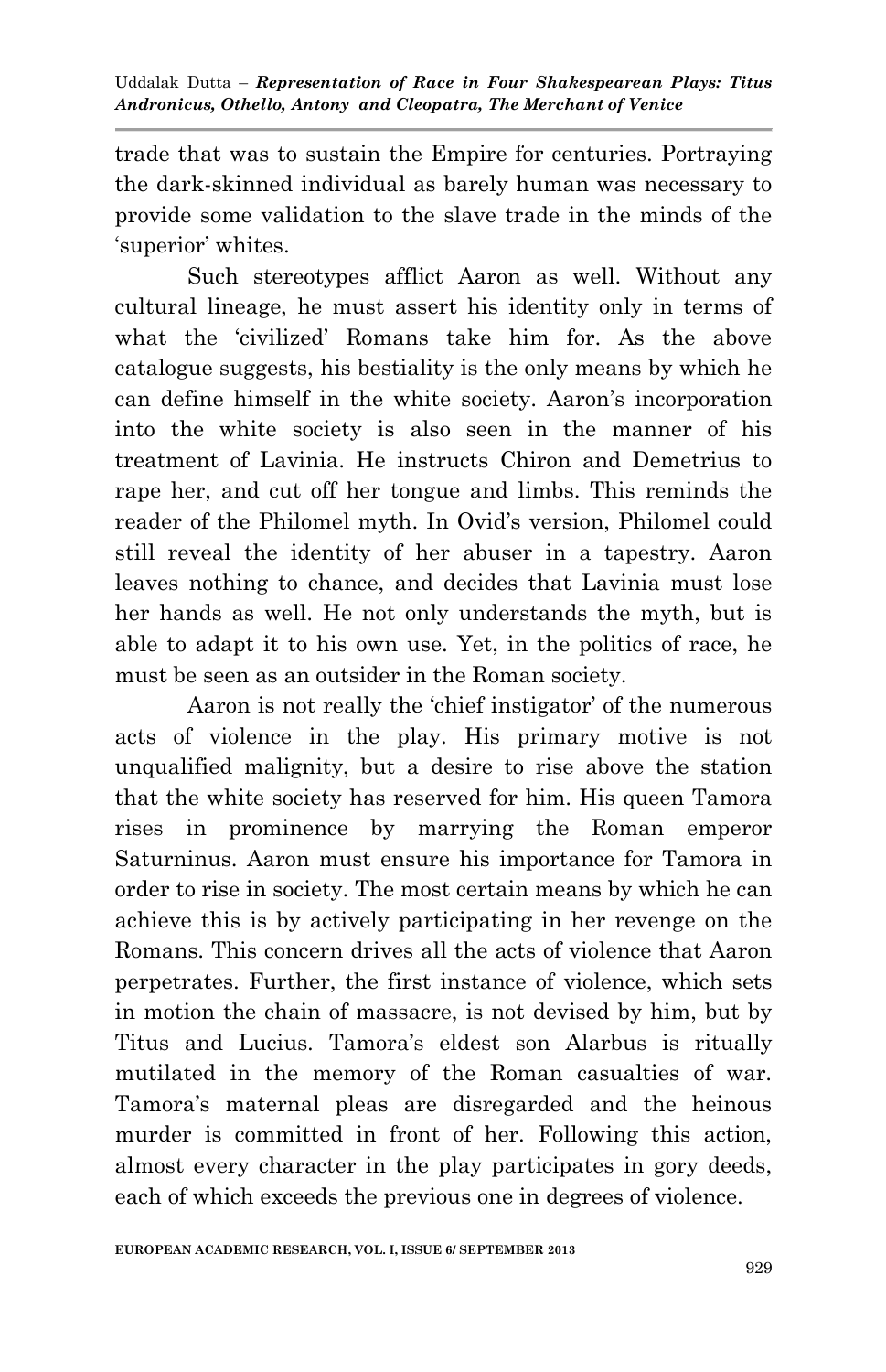Roman assertions of civility stand in contrast to barbarity that is attributed to the Goths. Marcus entreats his brother Titus not to be 'barbarous', reminding him that he is a "Roman". Such oppositions, however, are dismantled by the play itself. Tamora reminds Titus that her sons participated in the battle for the sake of their country, just like his did. So, their actions should be seen as virtuous, and not cruel. Titus refuses to acknowledge this, as an assent to Tamora"s point of view would imply a collapse of the civil-barbaric opposition that he seeks to maintain. Titus himself proves a worthy competitor to Aaron in terms of blood lust. He kills his own daughter Lavinia, murders her abusers Chiron and Demetrius and serves their flesh to their mother as baked pie. Though it can be argued that a strong motive of revenge is behind these actions (except for Lavinia's murder, which he commits to rid her of her shame), this is definitely not the code of civil behaviour. In another sense Titus's actions relate to Aaron's. His serving the flesh of the offspring as food to the parent recalls the action of Procne (who served Tereus the flesh of his own son in order to avenge the rape of her sister) in the Philomel myth. Earlier, Aaron"s schemes for Lavinia were reminiscent of the same myth.

Shakespeare collapses the civil-barbarian dichotomy most effectively in the marriage of Tamora and Saturninus. The Goth marries the Roman and aligns herself with one Roman faction so as to revenge herself on the other faction. At the end we see a deep schism between one group of Goths and their erstwhile queen Tamora. These Goths align with Lucius and help him. The segregations of civil and barbarian are thus diffused.

Aaron is not entirely devoid of humane qualities. His defense of the child of his illicit liaison with Tamora humanizes him to some extent. The queen can think of infanticide for the sake of her honour, but he places the life of the child above his own. The rhetorical question that he puts ("Is black so base a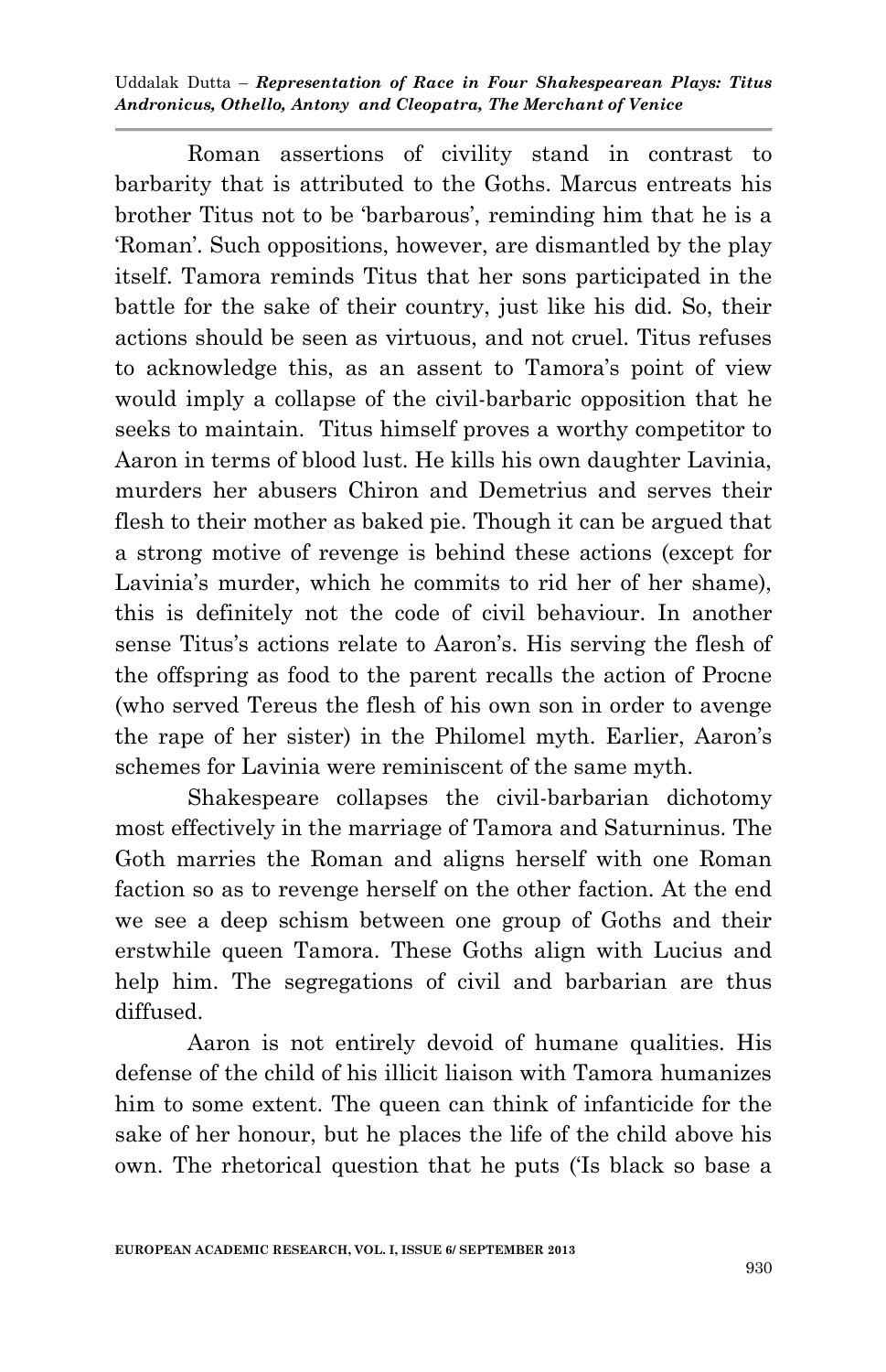hue?'- IV. iii. 73) is not only for the sake of his child, but is also emblematic of a sense of pride in his black lineage.

Tamora poses a greater challenge than Aaron to the established Roman order of power. Firstly, she represents power and authority that lies "outside". In addition, her sexuality threatens the male-dominated bastion of authority. The whiteness of her skin makes her a lesser racial heretic than Aaron. The inter-racial liaison of black man and white woman was the most feared model of romantic transgression. So, her affair with Aaron is universally criticized, both by Romans and Goths. In comparison, her marriage with Saturninus does not appear altogether improbable. As Loomba observes, this alliance is not inappropriate in terms of race, but because "it reveals Tamora's ability to manipulate her way to power' (Loomba 2002, 84).

Women were supposed to be under the control of fathers or husbands. Racial superiority of white over black was established in a number of ways. One method was to represent the ideal (white) household with a "chaste" woman at its centre. So, female sexual transgressions were of special significance. These acts were not only morally reprehensible, but also challenged established social hierarchies. Tamora is sexually alluring both to Aaron and to Saturninus. She threatens Roman civility on multiple levels- she is a foreign power as well as a transgressing woman.

The play attempts to link moral depravity with blackness. The child that Tamora has with Aaron is blackskinned. The father"s skin colour has completely overshadowed the mother"s in the child. Here the playwright seems to suggest that the consequence of the moral transgression bears an indelible stamp of evil-it is, quite literally, "black". The fact that the child is allowed to live after the brutal end of its parents does not imply racial tolerance. In fact, it is a reminder of the shame of miscegenation between black and white. Marcus displays the child to ensure popular support in favour of Lucius,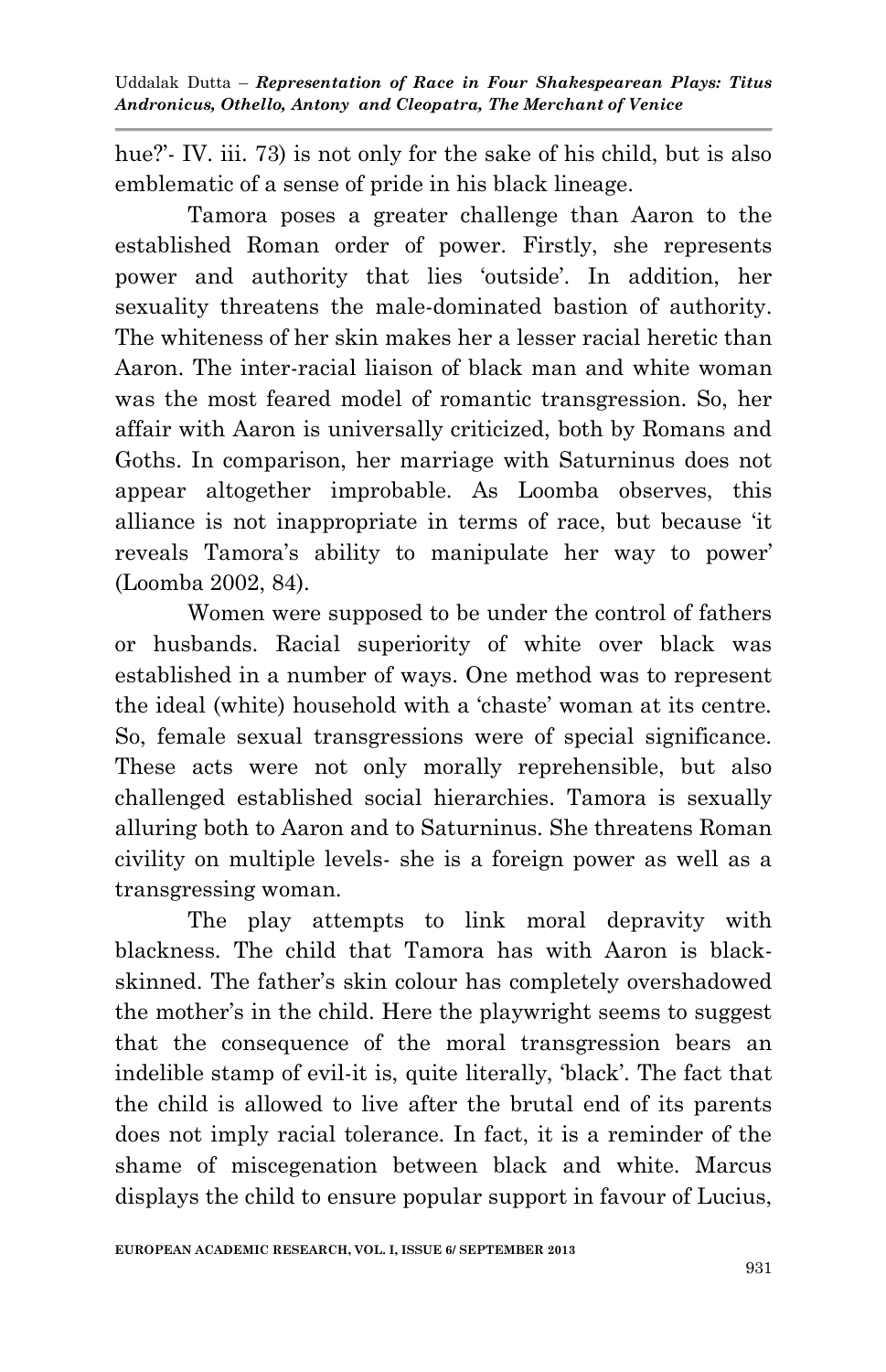and to trigger universal revulsion for the transgressors. The fact that the play ends on this note perhaps suggests a stand on the part of the playwright against racial assimilation. Further, Shakespeare makes Aaron flaunt his habitual criminality. This functions substantially to exclude him from popular sympathy. As discussed earlier, Titus, the title character, is guilty of blood lust that is at least as bad as Aaron's, if not worse. However, nowhere in the play is his violence catalogued. In dying in the process of avenging his daughter"s abuse, he achieves a sort of grandeur that is not due to him. Shakespeare"s portraiture of Aaron and Tamora is prejudiced. It appears that the 'other' is legitimately thought of as evil.

Turning attention to *Othello,* we find that the understanding of race has evolved. Othello is a racial outsider, yet he is the title character of the play. In fact he is the only such protagonist among the four Great Tragedies.

Shakespeare renders the issue of Othello"s skin colour complex. Unlike Aaron, who is explicitly called "swart Cimmerian', references to Othello's skin colour are ambiguous. For instance, Brabantio refers to his "sooty bosom" and Emilia calls him the "blacker devil" (Act V, Sc ii, 140). In addition to literal blackness, it is possible to see these allegations metaphorically: Brabantio sees him as evil (so, "black") for winning his daughter's favours against his will, Emilia sees him as the cause of Desdemona's death. We know for certain that he is a Moor, who, by the dint of his inherent merit, has risen to the heights of Venetian society. He possesses valour, great military ability and effective rhetorical skills. He compares himself to the Turk at the end of the play. This leads one to believe that he is tawny-skinned like the "tawny Moor" in *The Merchant of Venice.* A lighter skin colour would facilitate his acceptance into the Venetian society and perhaps, aid his rise to prominence. We see that Othello"s skin colour does not permit easy categorization. His external identity is not a literal factor, but a matter of social assertion and reaction. In terms of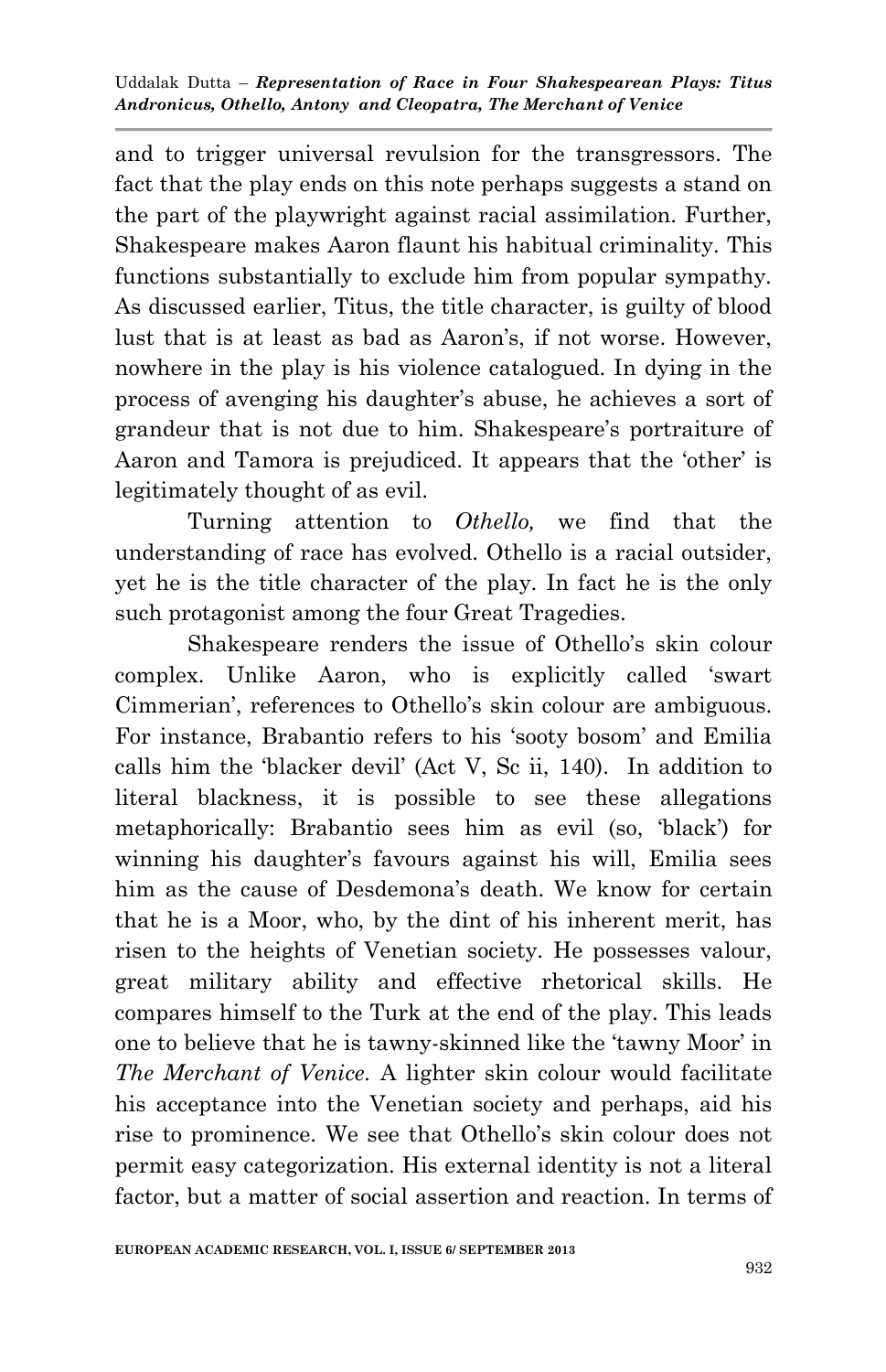religion, Othello represents the 'self' rather than the 'other'. He is a Christian soldier, who defends the Christian state against the Muslims. As he is needed to fight the Turks effectively, the Senate tolerates his racial identity and treats him as more 'fair' than "black". Here Shakespeare shows that both skin colour and religion connote a sense of power. One (like Othello) who can manipulate the avenues of power need not worry about the inappropriateness of his race or religion. Though Othello"s Christian identity is acquired, he is more of a Christian than the nominal Christian Iago. The latter falls prey to jealousy and greed for power- both non-Christian vices. Yet, Iago reports to Brabantio that his daughter will soon be "covered with a Barbary horse', and Brabantio, in turn, thinks of Desdemona's affair with Othello as an "accident" (Act I, Sc i). Despite his merit, Othello must remain an outsider in Venetian society.

In spite of these impediments to his ascendancy, Othello proves his worth as an individual. In the manner of the Shakespearean tragic hero, his weakness coincides with his greatness. The ease with which he is lulled into jealousy proves his depth and profundity of feeling. A lesser individual would not have succumbed to the villainy of Iago because he would not have thought of love as perfect as Othello conceives it to be. This renders Othello"s feelings vulnerable to destruction by the least imperfection or even an allegation of imperfection. The force of Othello"s feeling comes out in the intensity of his jealousy and hatred. Blackness was stereotyped as beastly and uncivil in the European consciousness. We recognize that it is this very "beastly" nature that gives Othello his peculiar strength of character. As Professor Sukanta Chaudhuri writes in *Infirm Glory*, his heroic power "springs startlingly close to the sources of animal energy, the *feritas* in man" (Chaudhuri 1981, 164). Othello"s sin is born out of an ignorance of worldly sin. His virtues far outweigh his vices. Once he discovers his error, he condemns himself to a violent death. His innate morality and dignity come to the foreground.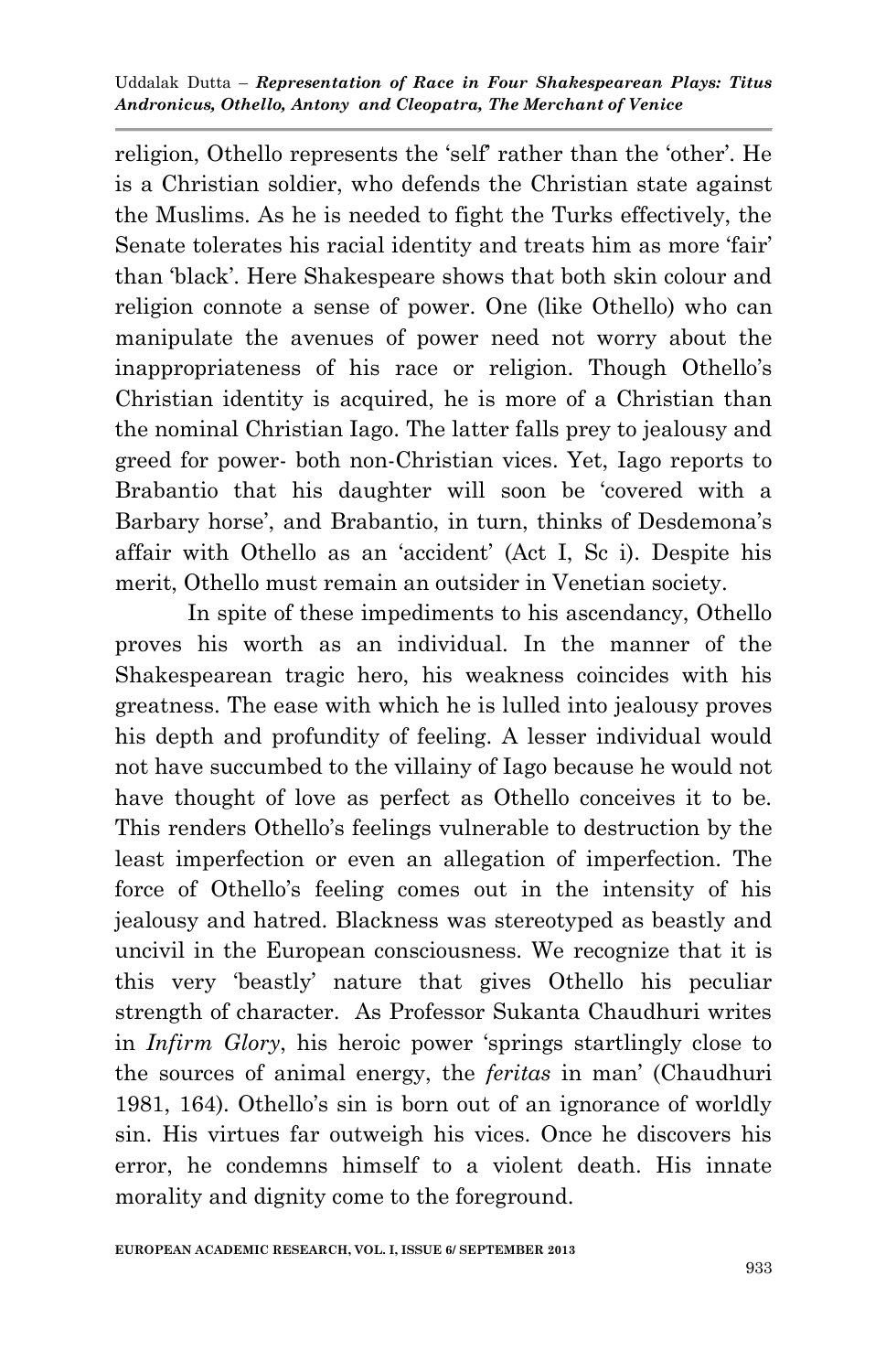"Then must you speak Of one that loved not wisely, but too well; Of one not easily jealous, but being wrought, Perplexed in the extreme,"

(V. ii. 341-344)

Throughout the play, he seems to recognize his difference from those around him. He is willing to accept that he is different, but not inferior to the Venetian whites:

> "Rude am I in speech And little blessed with the soft phrase of speech"

> > (I. iii.83-84)

This humility defines him throughout the play, and it is hard to consider him a racially-inferior stereotype.

The control of women is an important step in setting up a cultural stereotype. The more "brutish" people let their women experience a greater sense of freedom, while European societies upheld a stifling code of propriety for women. Desdemona justifies her transgression in terms of prevalent familial patterns. She points out that she must renounce ties with her father in order to set up a new home with her husband:

> "My life and education both do learn me How to respect you; you are the lord of duty, I am hitherto your daughter. But here"s my husband: And so much duty as my mother showed To you, preferring you before her father, So much I challenge that I may profess Due to the Moor my lord."

> > (I. iii.183-189)

In ordinary circumstances, this represents normal habitual occurrence. But as the moor is black-skinned, the transition from one man to another is complicated. Desdemona faces the wrath of her father for her new allegiance. Her passion for Othello represents the passion for the "unknown" and 'different'. The catalogue of events that Othello describes, and which enamours Desdemona, shows the allurement of the unknown. She knows that, within her codes of behaviour, she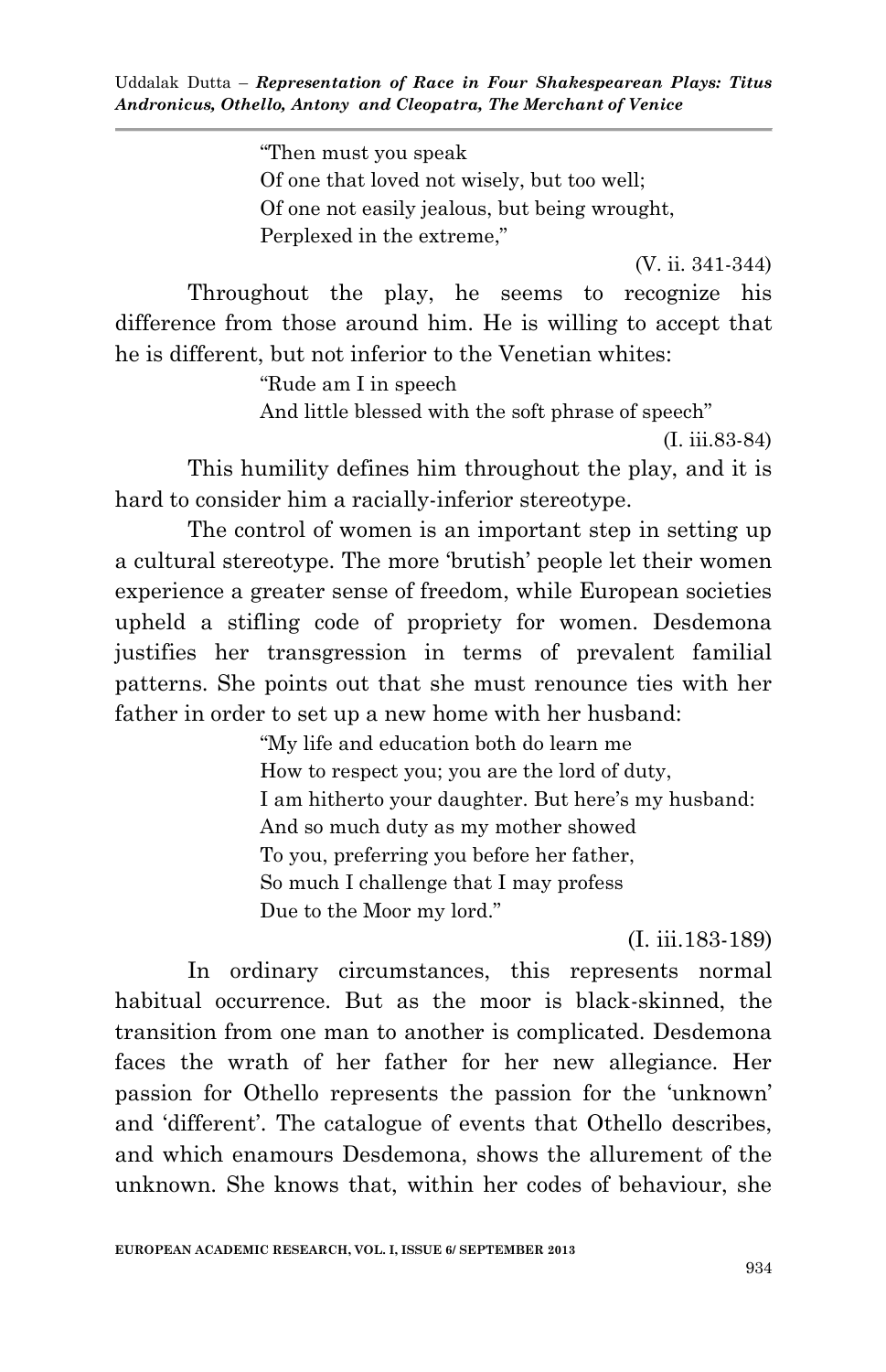can never hope to participate in the actions that he enumerates, and her curiosity draws her to him. Shakespeare debunks stereotypes of "wifely" conduct in the character of Emily as well. She is a more forceful and vocal individual than Desdemona (the "proper wife") is. Her only act of obedience to Iago actually serves to engineer the tragic catastrophe. On her husband"s insistence, she gives him Cassio's handkerchief, which he uses to attest Othello"s suspicion of Desdemona"s illicit affair.

At the end of the play, when Othello discovers the injustice that he has meted out to Desdemona, he refers to himself as the 'base Indian'. This reinforces the associations of race with innate bestiality and evilness. Again, Othello speaks to Desdemona of

"The cannibals that each other eat,

The Anthropophagic, and men whose heads Do grow beneath their shoulders."

(I. iii. 143-146)

These images corroborate to the highly romanticized, exotic view of the orient in the Western consciousness. Further, we must acknowledge that Iago's villainy bears fruit only because Othello is conditioned to believing the inherent infidelity of women and the fragile nature of a white womanblack man marriage. He, in some way, propagates the racial misconceptions that he is himself a victim of.

In this play, Shakespeare's portrait of racial difference has come a long way forward from that in *Titus Andronicus*. Here the racial 'other' is granted an opportunity to prove his mettle and rise against impediments. Yet, the prejudices are not entirely removed.

*Antony and Cleopatra* follows *Othello* closely in terms of chronology. Like in the earlier play, Shakespeare places a woman who, though devoted to the man she loves, ultimately becomes the cause of destruction for him. The parallel, though, seems to end here. Cleopatra is a stronger character than Desdemona, and her influence on Antony is far greater than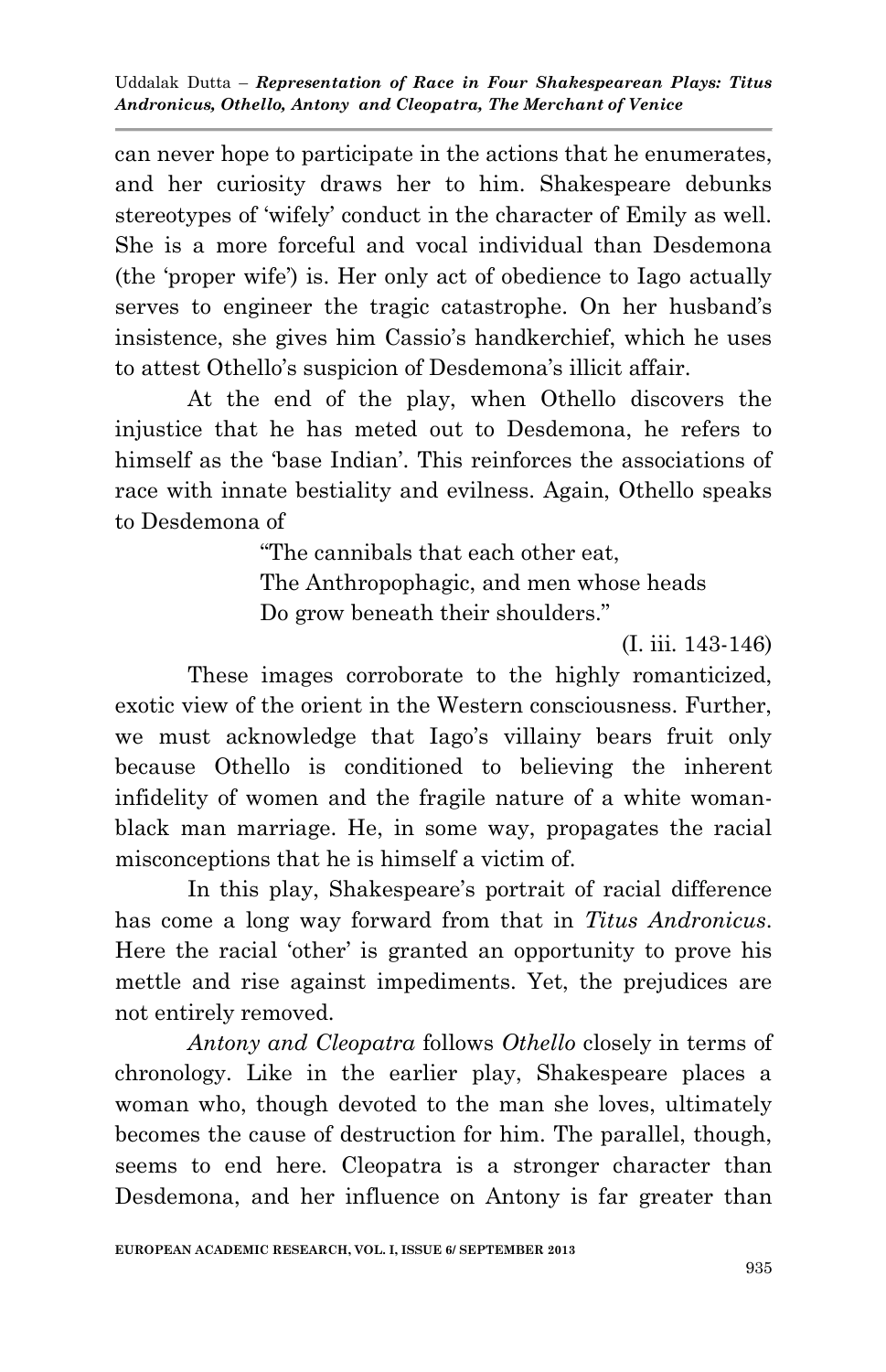Desdemona's on Othello. The playwright corroborates this view by including her in the title of the play- the tragedy is as much Cleopatra"s as it is Antony"s. However, the conjunction in the title, while pointing out the unity of hero and heroine in enacting their tragedy, also suggests a 'difference': they must be designated separately as they are not the same but merely similar. It is here that the question of racial identity assumes paramount significance.

The playwright sets out the difference of race through the opposition of Egypt and Rome. The former represents the "orient" in imperialist discourse, while the latter is the colonial power desirous of adding Egypt to the list of its dominions. These figurative locales dramatize a more nuanced conflict in the play. Shakespeare does not merely set West against East, but shows us that racial prejudices are consequences of ways of perceiving the other. Rome does not see Egypt in its own terms, but in the way it would like to represent Egypt. Similarly, Egypt's view of Rome is lopsided. So, we have the conflict of, not two, but four points of view: Egypt looking at itself, Rome looking at itself, Egypt looking at Rome, Rome looking at Egypt.

Early in the play, Antony's levity in Egypt is reported by Octavius:

"From Alexandria

This is the news: he fishes, drinks, and wastes The lamps of night in revel; is not more manlike Than Cleopatra; nor is the queen of Ptolomy More womanly than he;"

(I. iv. 3-8)

In this passage, Octavius sets up the conflict in terms of the opposition of masculinity and femininity. Yet, it is clear that both "masculine" and "feminine" are Roman constructs. Octavius values this hierarchy and is loathe to accept the more porous gender divisions that Egypt represents. He also reprimands Antony for his indiscriminate social interactions (mixing with 'knaves that smell of sweat'). His anxiety mimics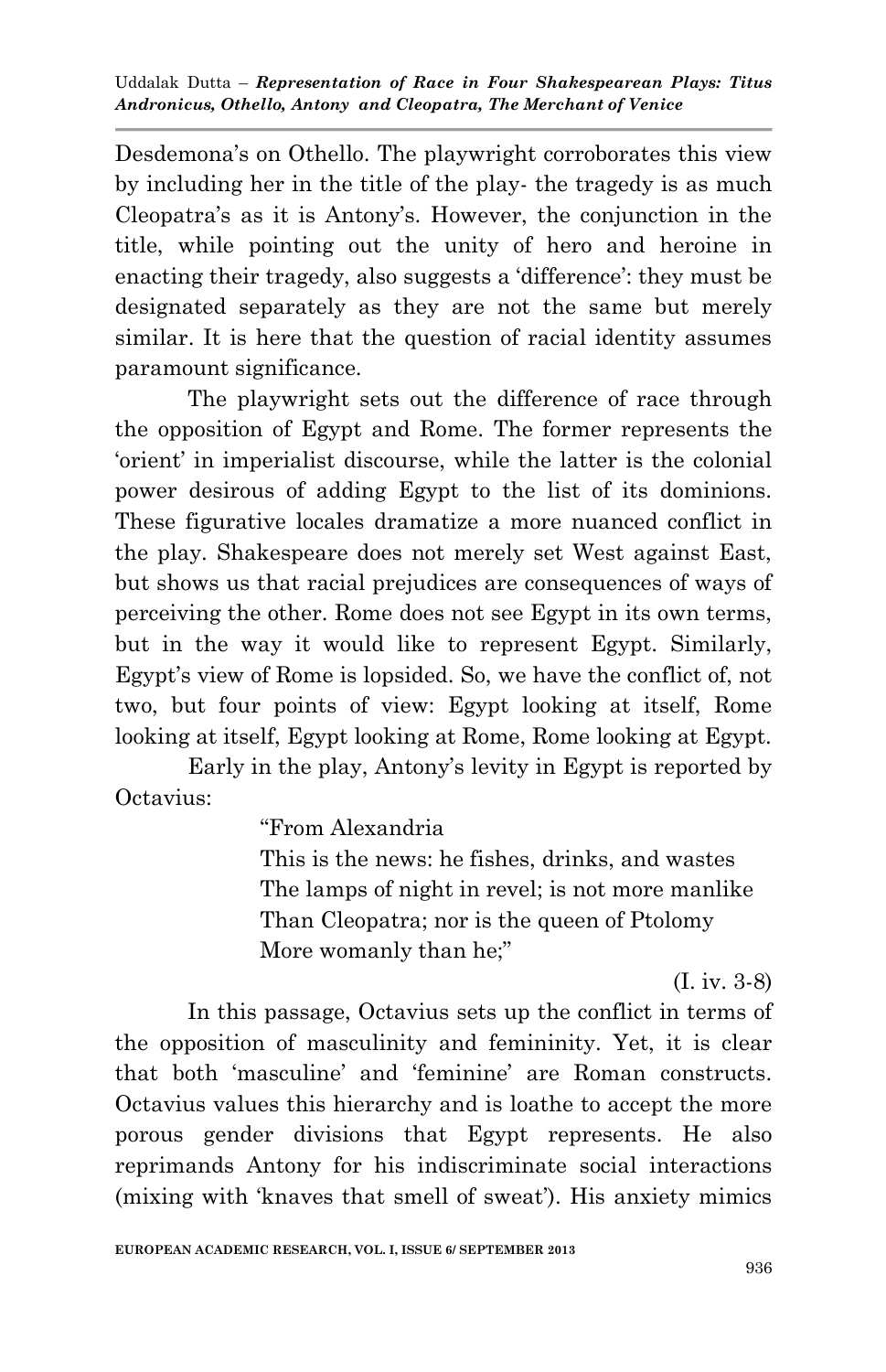the colonizer"s anxiety. A rigid social order must be maintained in one's own society so as to validate a domination of the 'other' by equating them to the lowest rung of the known social order.

The codes of behaviour celebrated in Rome are ridiculed in Egypt, and vice versa. James Hirsh in his essay "Rome and Egypt in *Antony and Cleopatra* and in Criticism of the Play" (Hirsh 2005, 177) points out:

> "What Rome sees as immaturity, Egypt sees as playfulness… What Rome regards as licentiousness and perversion Egypt regards as liberation from constricting gender roles and prudery."

He further adds:

"What Rome sees as socially necessary discipline, Egypt sees as Rome sees as moderation Egypt sees as self denial. What Rome sees as gravity Egypt sees as leaden dullness."

Shakespeare associates the ideas of discipline, rationality and temperance with Romans. In Egypt, these are seen as self-denying and constricting forms of artificial existence. Apparently, the playwright's stand seems to be in favour of Roman values. By conventional standards, Rome represents a rational, sustainable lifestyle while the Egyptian way of life, exemplified by the lust of the queen, is merely wanton. However, a closer look at the play reveals a collapsing of such segregations.

The conflict functions not just between Egyptians and Romans, but within individuals as well. In the context of the play, a simultaneous allegiance to both attitudes is seen as impossible. Antony, for instance, must choose between love and honour. The former is invested in the character of Cleopatra, while the latter in his duty as a husband to Octavia. Neither of the two value systems can displace the other. Octavius"s triumph at the end may suggest an upper hand for the Roman code. However, such ideas are dissolved when we see "Egyptianlike' behaviour in characters Roman by birth. For instance, Enobarbus's famous description of Cleopatra's barge:

"The barge she sat in, like a burnished throne,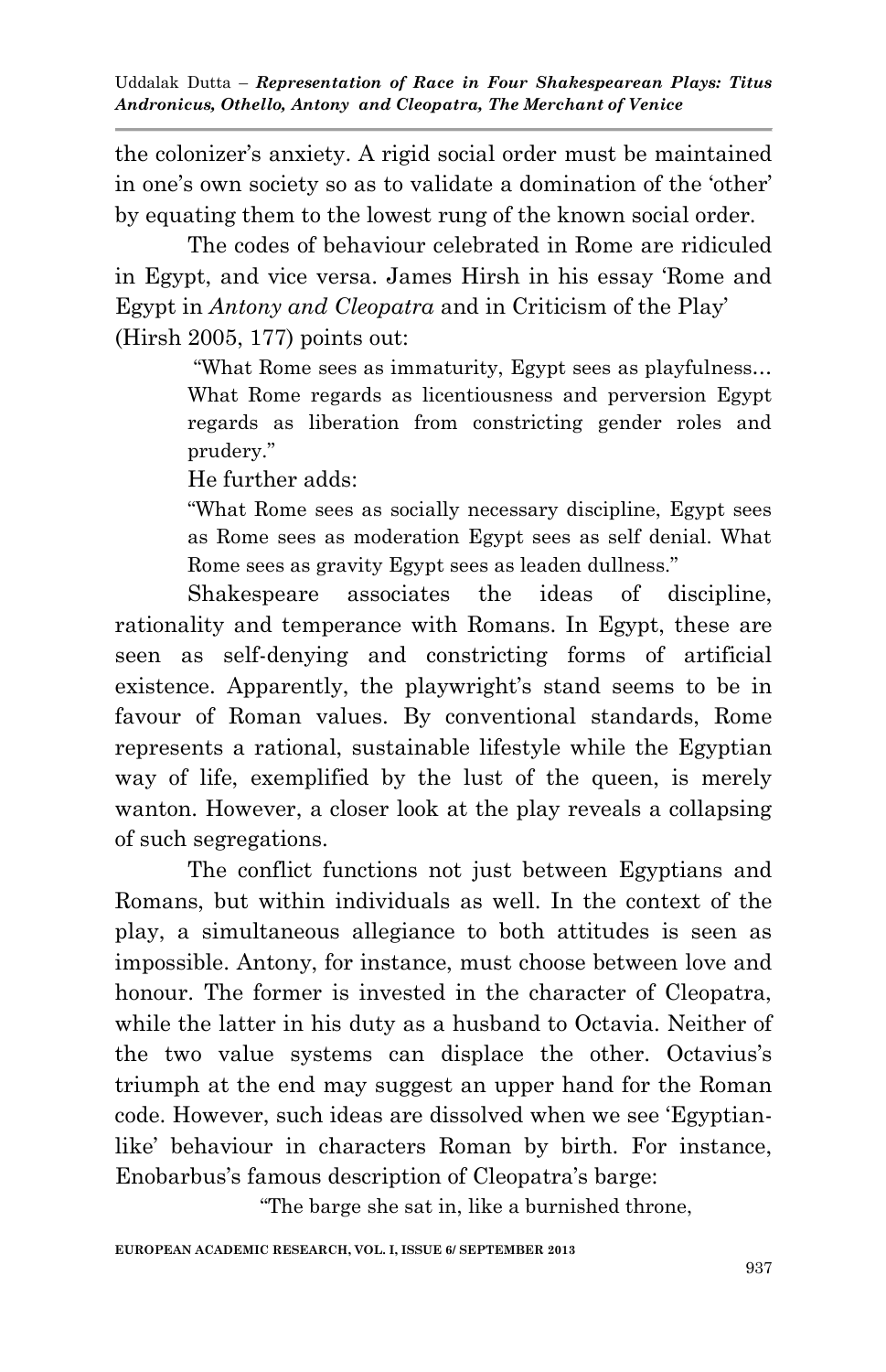Burned on water; the poop was beaten gold; Purple the sails, and so perfumed that The winds were love-sick with them, the oars were silver Which to the tune of flutes kept stroke, and made The water which they beat to follow faster, As amorous of their strokes."

(II. ii. 201-207)

The speech is characterized by exaggeration and excesscharacteristics which are Egyptian in the scheme of the play. Similarly, Cleopatra, before committing suicide, adopts a Roman pose which stresses on constancy:

> "I am marble-constant; now the fleeting moon No planet is of mine."

> > (V. ii. 240-241)

Thus the interactions between Egypt and Rome are dynamic. Characters adopt a variety of attitudes towards the conflict in values. Some characters hold on to the Egyptian value system with unwavering earnestness. Some are uncompromisingly Roman, while some others seem to alter allegiances. This phenomenon explains the extent of the threat that Cleopatra, the "black" queen, poses to the white race of Romans. Octavius is anxious because of the Egyptian tendencies in his fellow citizens, which will survive even after the queen is dead. Edward Said in his book *Orientalism* explains that orientalism is not merely a discourse but a "system of knowledge about the Orient, an accepted grid for filtering through the Orient into Western consciousness' (Said 2001 p.6). Octavius, clearly, is party to such a system of thought. He is aware that the positional superiority of Rome over Egypt depends on various sets of relationships with the latter, without ever losing the relatively advantageous position. Cleopatra is a racial outsider who threatens this established status-quo. Octavius's unquestioned dominance depends on his ability to define and establish the "difference" of Roman virtues from Cleopatra"s system of values. He must defeat the unknown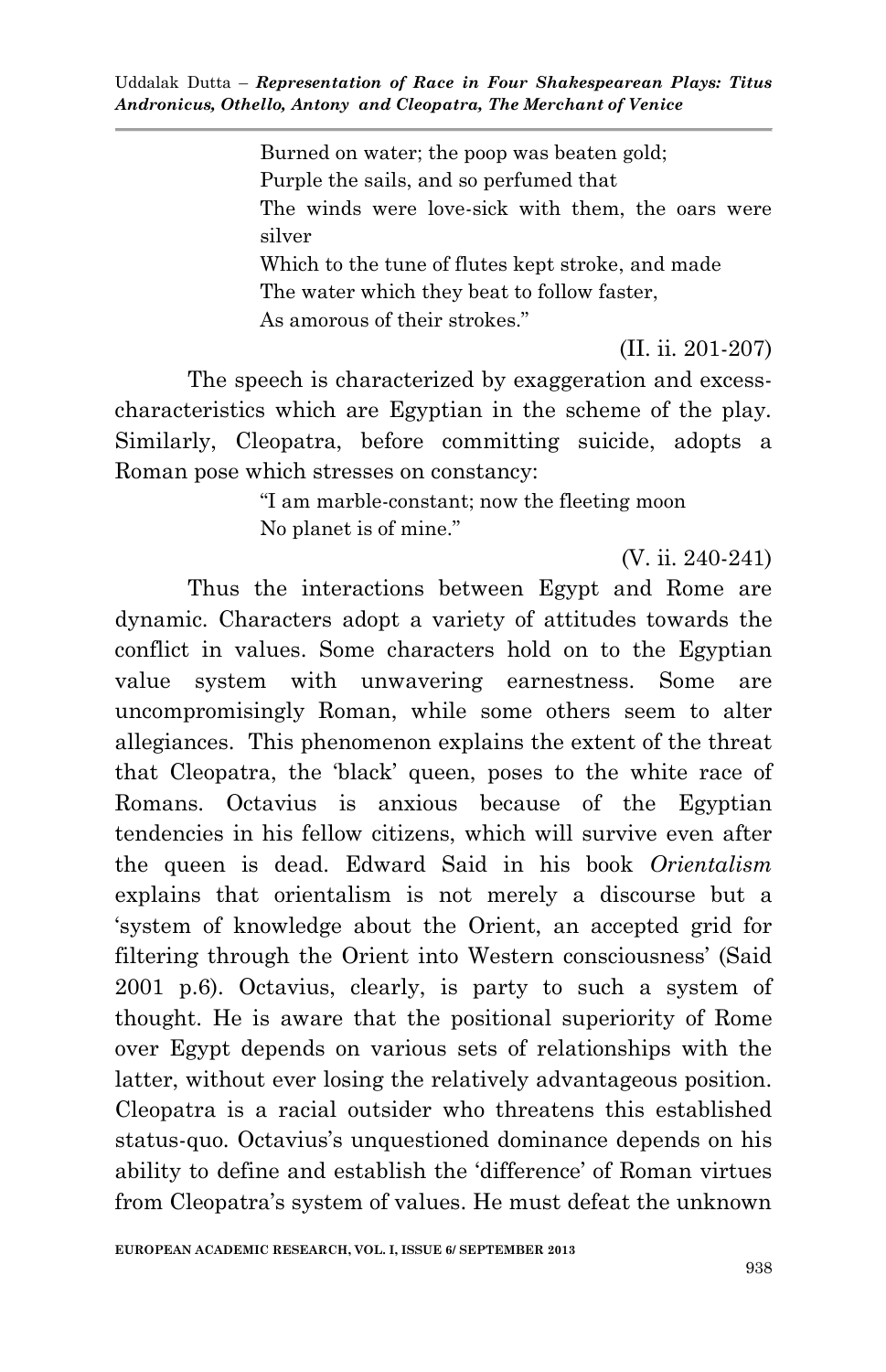outsider- either by assimilating her into the Roman scheme, or by destroying her and stamping out the "difference". Like Tamora in *Titus Andronicus*, Cleopatra provides a passionate resistance. The struggle is further intensified because she is not merely the "gipsy whore" but an equally potent political force. She is not the passive conquest of Antony in Egypt. Rather, she threatens to ensnare him:

> "My bended hook shall pierce… Ah ha, you"re caught!"

> > (II. v. 12, 15)

She achieves some kind of victory over Rome in her influence on Antony. Aeneas, the great ancestor of Roman pride, could leave Dido and return to Rome, but Antony cannot. If there is at all a victory in the play, Shakespeare has definitely accorded it to Cleopatra. We also notice the prejudice that is involved in Roman descriptions of her. Though references to her insatiable sexual appetite and wanton nature are endless, her political acumen is entirely elided. Not once do we encounter an acknowledgement of the fact that she is a supremely powerful queen and perhaps the greatest political resistance to the imperial glory of Rome.

Implicitly, the Romans cannot but recognize her might. As discussed earlier, Octavius alleges that Antony has been effeminized in Egypt. This attests Cleopatra's power in challenging the masculine-feminine dichotomy through which Octavius seeks to perpetuate Roman dominance. As Antony "goes native" under her influence, we recognize the slippery ground on which constructions of race rest.

The porous nature of race constructions is proved further by Elizabethan conventions of stage performance. European monarchs were known to display goods, captured slaves and even defeated sovereigns as trophies of their victory. Cleopatra is staunchly averse to this idea. She especially protests against a Roman impersonating her:

"I shall see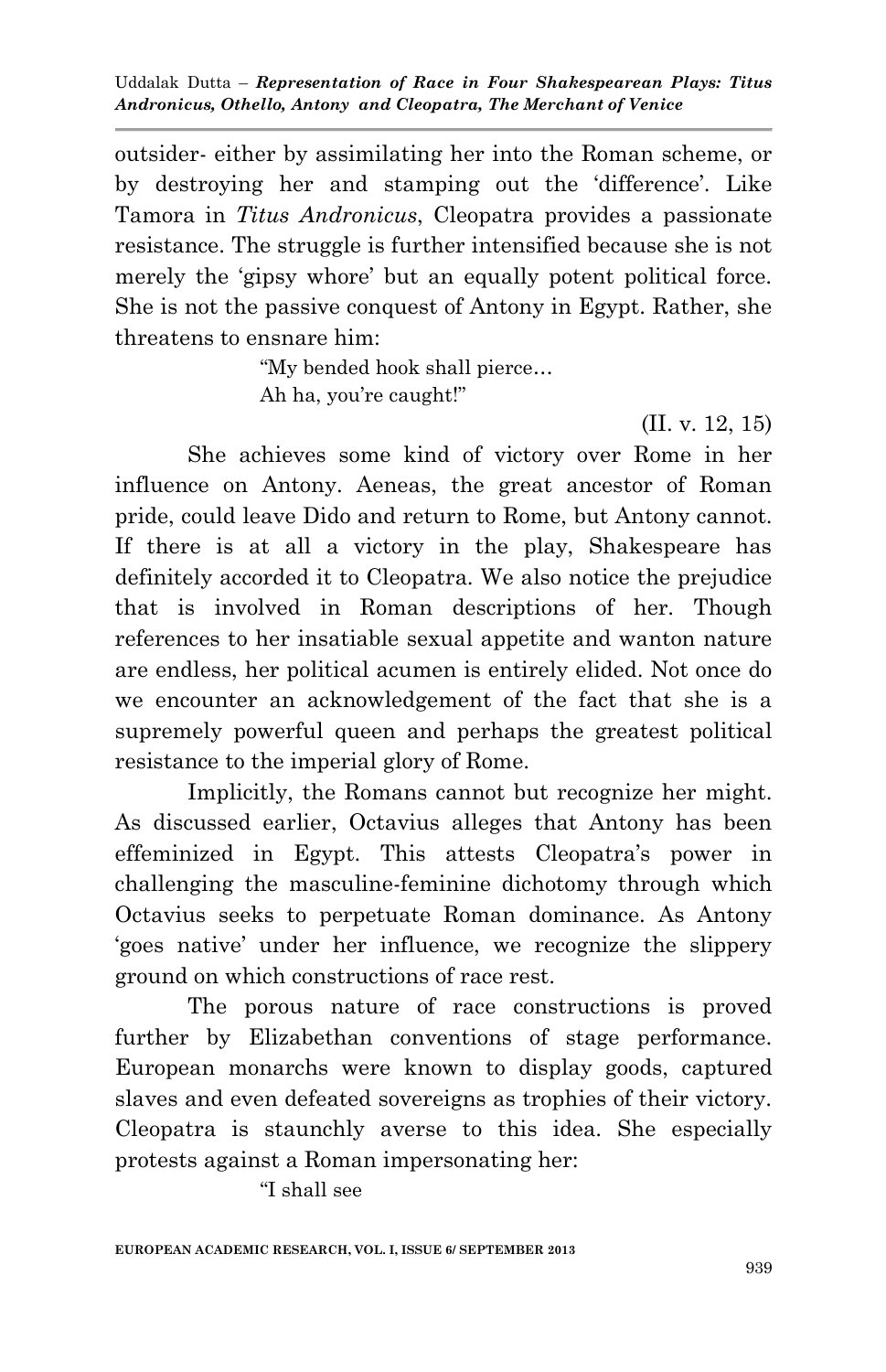> Some squeaking Cleopatra boy my greatness I"the posture of a whore."

> > (V. ii. 216-219)

Her anxiety reflects the fact that the audience sees a white British male actor 'impersonating' Cleopatra. The more perfect the actor"s performance is, the more vindicated is the claim that racial divisions do not actually exist but are constructed to validate prejudices. Cleopatra within the play, and the actor who assays her role on stage, show us the interchangeability of 'white' and 'black'.

Ania Loomba points out that such impersonation was also reassuring for contemporary Englishmen (Loomba 2002, 133). As the nature, extent and effect of these impersonations were entirely under the control of a (white) director, the audience was reassured that Englishmen could "go native" on their own terms, and then regain their "Englishness" whenever they chose to. In the playhouse, the actor could appear as himself once the play was over, thus proving that he was again an 'Englishman'.

Cleopatra"s love for Antony does not signify that she will submit to Rome. Through this illicit love, she stresses the very image that Rome conceives of her. Again, even while she remains an Egyptian, she is ready to negotiate with Octavius. Prior to her suicide, she becomes the Roman wife of the dead Antony: she chooses an honourable death over devalued life. Thus, she can play out both the Roman construction of Egypt as well as her own understanding of the Roman code of honour. She lives her life on her own terms and even decides the manner of her death.

The play suggests that both the Egyptian and Roman ways of life need to be validated in terms of an established difference from the other. The roles cannot be taken up at will, but are conditioned by the cultural and political situation of the individual. The reader is urged to question whether ethnicity of race exists at all, or are we merely blind to the fact that racial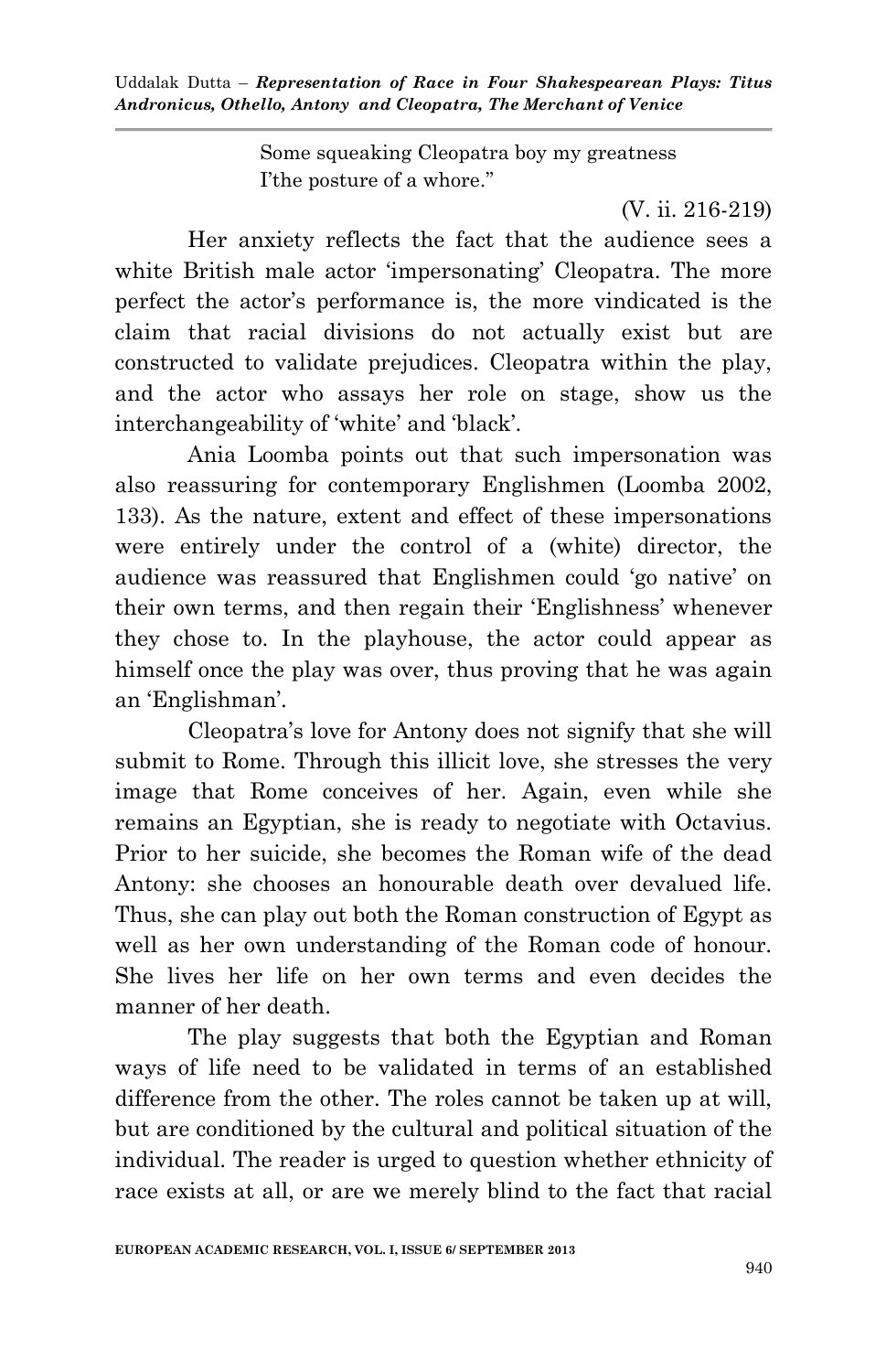identities are fluid. Here Shakespeare exposes the contradiction that lies at the genesis of constructions of race.

The slippery grounds on which racial identification rests, is examined more closely in an earlier play, *The Merchant of Venice*. While the racial conflict in *Antony and Cleopatra*  revolves around the ideas of love and honour, this play deals with supposed difference in the inherent nature of Christians and Jews. Issues of religion as well as of race came together in Elizabethan England to construct a prejudice against the Jews. This attitude derived, of course, from the New Testament. Judas, the deceiver of Christ, was seen as the type for all Jews. The similarity in the Scriptural origin of Judaism and Christianity further complicates the issue. So, in *The Merchant of Venice,* we see that Italians- residents of the papal kingdom and enemies to Protestant England- are treated as comrades against the non-Christian Shylock.

The racial prejudice that is seen in the characterization of Shylock has roots in the psyche of contemporary Britain. Knowledge about Jews was accumulated partly through direct interaction and partly from ideas disseminated in various travel writings. In her book *Shakespeare, Race and Colonialism,* Loomba points out that several strange physical and moral traits were attributed to the Jews (Loomba 2002, 144). For instance, Jewish men were said to menstruate and suckle their children. They were accused of drinking Christian blood, cannibalism, and most importantly, cheating Christians through their money-lending business. Jews were also identified with blackness of skin. Jessica names Chus, supposed progenitor of all blacks, as one of Shylock"s countrymen (Act III. Scene ii), and the black villain Aaron in *Titus Andronicus* has a Jewish name. As racism intensified, associations of evil were extended to the morally-reprehensible nature of the Jews. In popular imagination, they were evil as well as dark-skinned.

The most important motivating factor behind this prejudice was economic. In the Medieval Ages, money-lending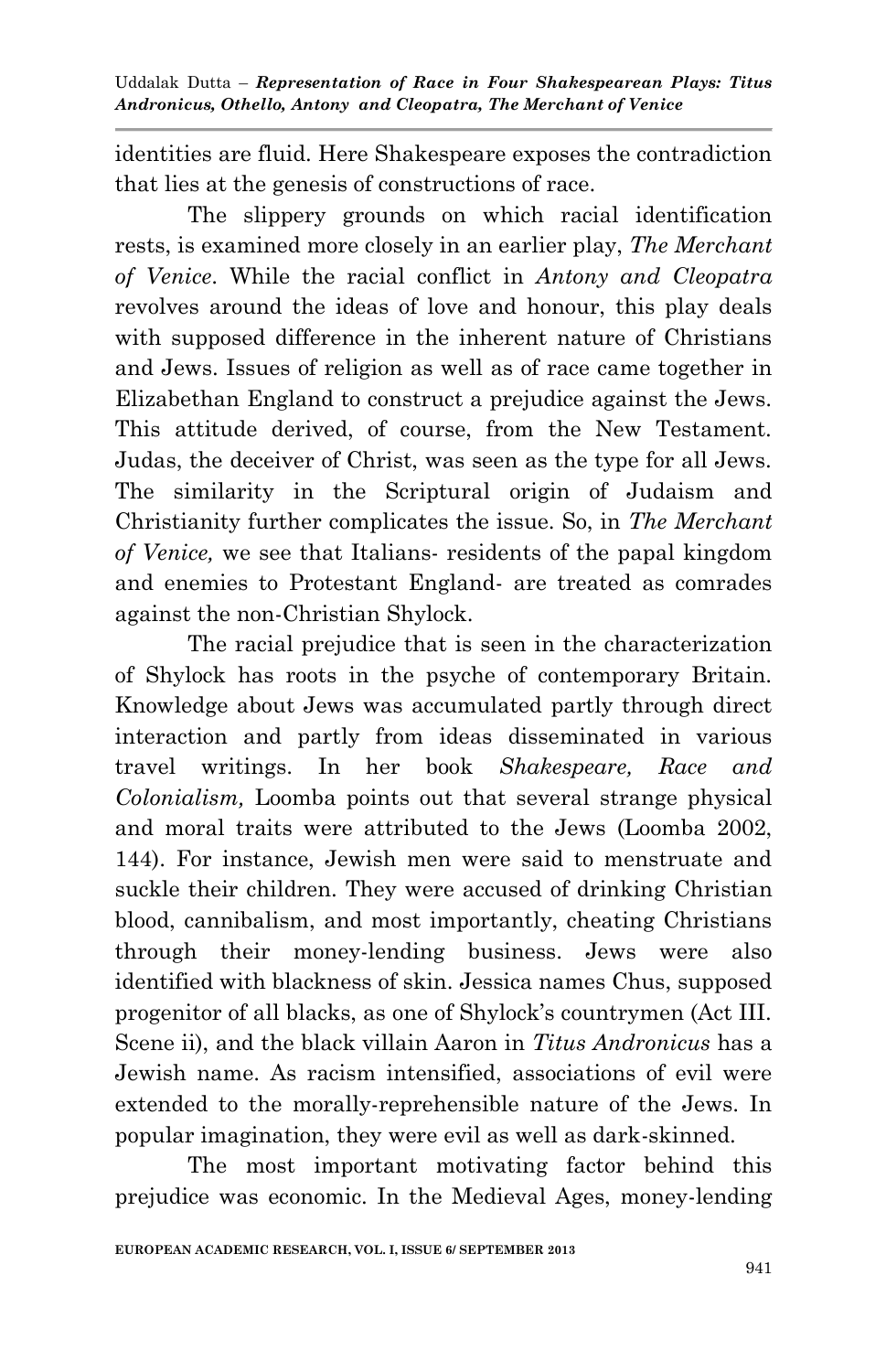was not a religiously-exclusive field. Literary texts of the period, like Chaucer"s Prologue to the *Canterbury Tales,* show that Christians could excel as merchants and businessmen. Yet, by Shakespeare's time, Christian merchants received tough competition from Jewish counterparts. Often enough, like in Italy, the business of money lending was entirely taken over by the Jews. Obviously, such usurpation of livelihood was not kindly received, and the Jew became a maligned 'outsider' in the popular imagination.

The Jewish Naturalisation Act of 1753 (popularly called the "Jew Bill") was a culmination of sorts of years of controversy regarding the position of Jews in Britain. *The Merchant of Venice,* especially the character of Shylock, was taken to lend credence to anti-Semitic thoughts of cultural exclusion. For instance, James Shapiro in his essay "Shakespur and the Jewbill", draws our attention to an anonymous tract- "Seasonable Remarks on the Act Lately Passed"-where this play is used as proof to show that Jews are inherently different (Shapiro 2000, 132). Their old habits of circumcision and "un-Christian" lust for wealth make it impossible to assimilate them into English society.

Jessica, in this play, represents the possibility of cultural exchange. In general, the ability of women to adapt to an alien cultural setup (or, at least, a new household) is an important marker to ensure the perpetuation of patriarchal social codes. Shakespeare uses this very idea to challenge the racial exclusivity of Christian Venice. Jessica is fairer than her father, which facilitates her assimilation into Christian society. Further, being a woman, her body does not carry the external mark of circumcision that marks out the Jew. Her romance with Lorenzo is hardly seen as a transgression in the context of the play. In fact, Shylock is shown as hard-hearted and unsympathetic because he opposes the match. In contrast, Lorenzo makes Launcelot aware that the latter's miscegenation is inappropriate because the lady he impregnates is black-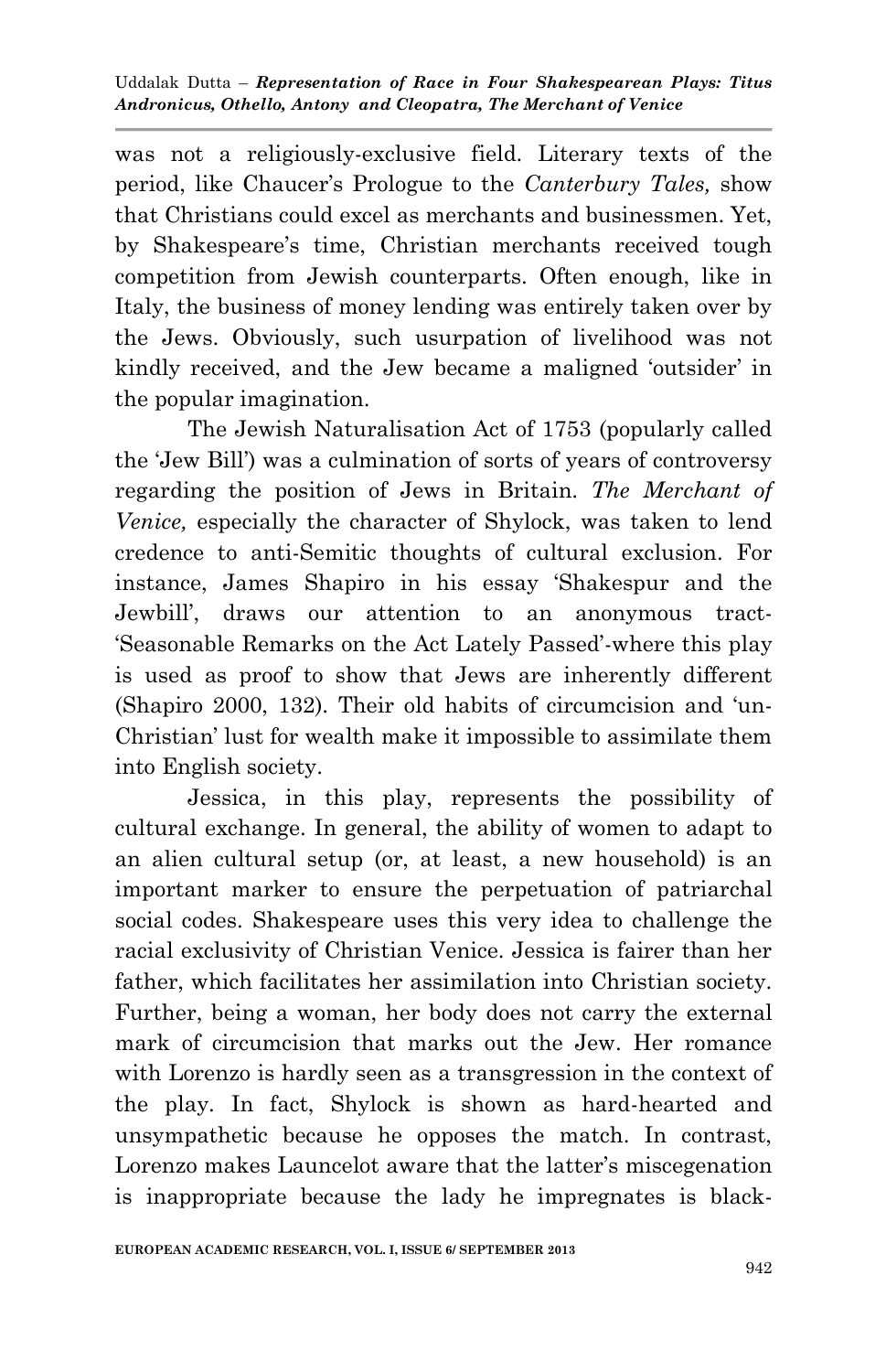skinned. Jessica"s marriage with Lorenzo points out that racial divides can be broken. Her assimilation into Christian society is necessary to prove her inherent difference with her father. Further, she is a woman whose marriage represents an exchange of power between two sets of opposed racial orders. Racial boundaries are, thus, not absolute and gender difference represents a divide within race. With certain appropriations, these boundaries can be breached.

Portia is the epitome of justice in the play. It is she who engineers the famous denouement of the plot. However, she is herself not free of unjustified and misplaced colour prejudice. In the first act of the play, when her serving-man reports the expected visit of the Prince of Morocco as a prospective suitor, she responds thus:

> "If he have the condition of a saint and the complexion of a devil, I had rather he should shrive me than wive me."

> > (I. ii. 106-108)

Again, in the second act, when the Prince fails to choose the right casket, Portia is relieved:

"A gentle riddance…

Let all of his complexion choose me so."

(II. vii. 78-79)

The associations of commerce with the Jew are not exclusive either. All relations in the play are fraught on the basis of money. The friendship of Antonio and Bassanio is a notable instance. Antonio is one who is uncomfortable with his profession. His pose of causeless melancholy at the opening of the play is an aspiration to a higher social order. Melancholic nature was the habitual reserve of gentlemen. Bassanio understands, and exploits Antonio's position. He realizes that Antonio must prove himself the special friend of a nobleman so as to aid his social climb. This gives Bassanio the opportunity to keep asking for monetary favours. In the opening scene,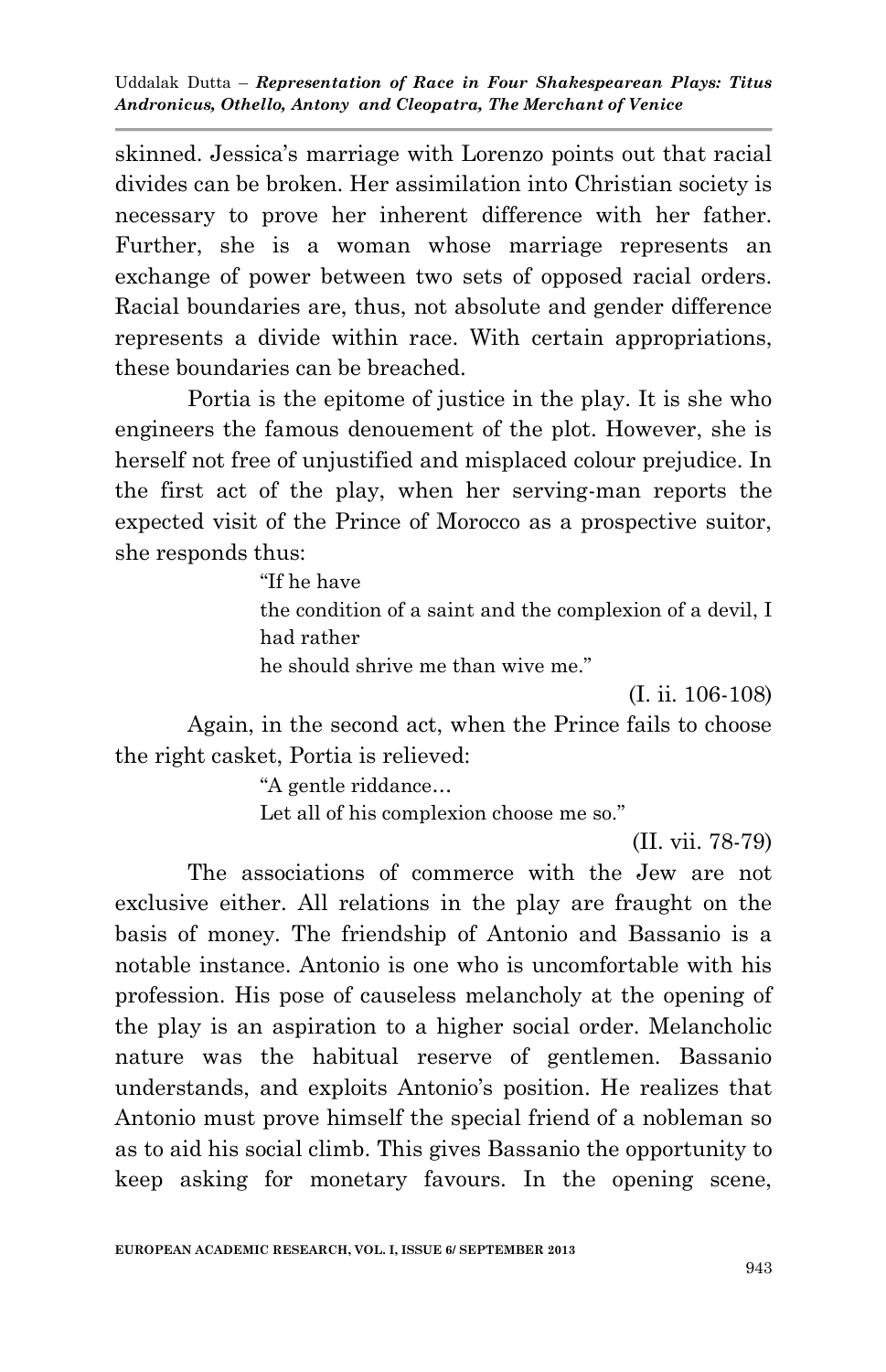Antonio demands to be told Bassanio's secret, as, he thinks, this will lend him the place of a special friend:

"Well, tell me now what lady is the same

To whom you swore a secret pilgrimmage."

(I. ii. 119-120)

To this, Bassanio replies only in terms of his bankrupt economic state:

""Tis not unknown to you, Antonio,

How much I have disabled mine estate."

(I. ii. 122-123)

Bassanio lays a monetary price on sharing his secret with Antonio, which, according to the latter, will validate their "friendship". Again, Bassanio"s first reference to his romantic interest Portia is with respect to her fortune- she is "a lady richly left'. The fact that she is 'fair' and 'Of wondrous virtues', appears later in his list of her qualifications. Thus, Shylock"s infamous pronouncement on discovering that Jessica has eloped - 'my daughter and my ducats' is in no way a typically Jewish money-centred consciousness. The Christians share it as well. Shakespeare gives the most resounding ratification to this in the title of the play - the 'merchant of Venice' is, obviously, not the Jew, but the Christian Antonio.

The trial scene exposes the double standards of Venetian law. At the beginning of the trial, Portia urges Shylock to have mercy on Antonio. Mercy, she says:

"It blesseth him that gives, and him that takes"

(IV. i. 183)

Yet when Shylock is defeated by her ingenuity, we find no trace of mercy in her treatment of the Jew:

"Thou shalt have justice more than thou desirest."

(IV. i. 312)

Not only is the bond turned against Shylock, he is also made to part with all his wealth. He is even forced to change his religion. As Shylock himself observes, the judgement is as good as one that pronounces his death. Unlike the laws that protect the life of a Christian, there is no law to protect a Jew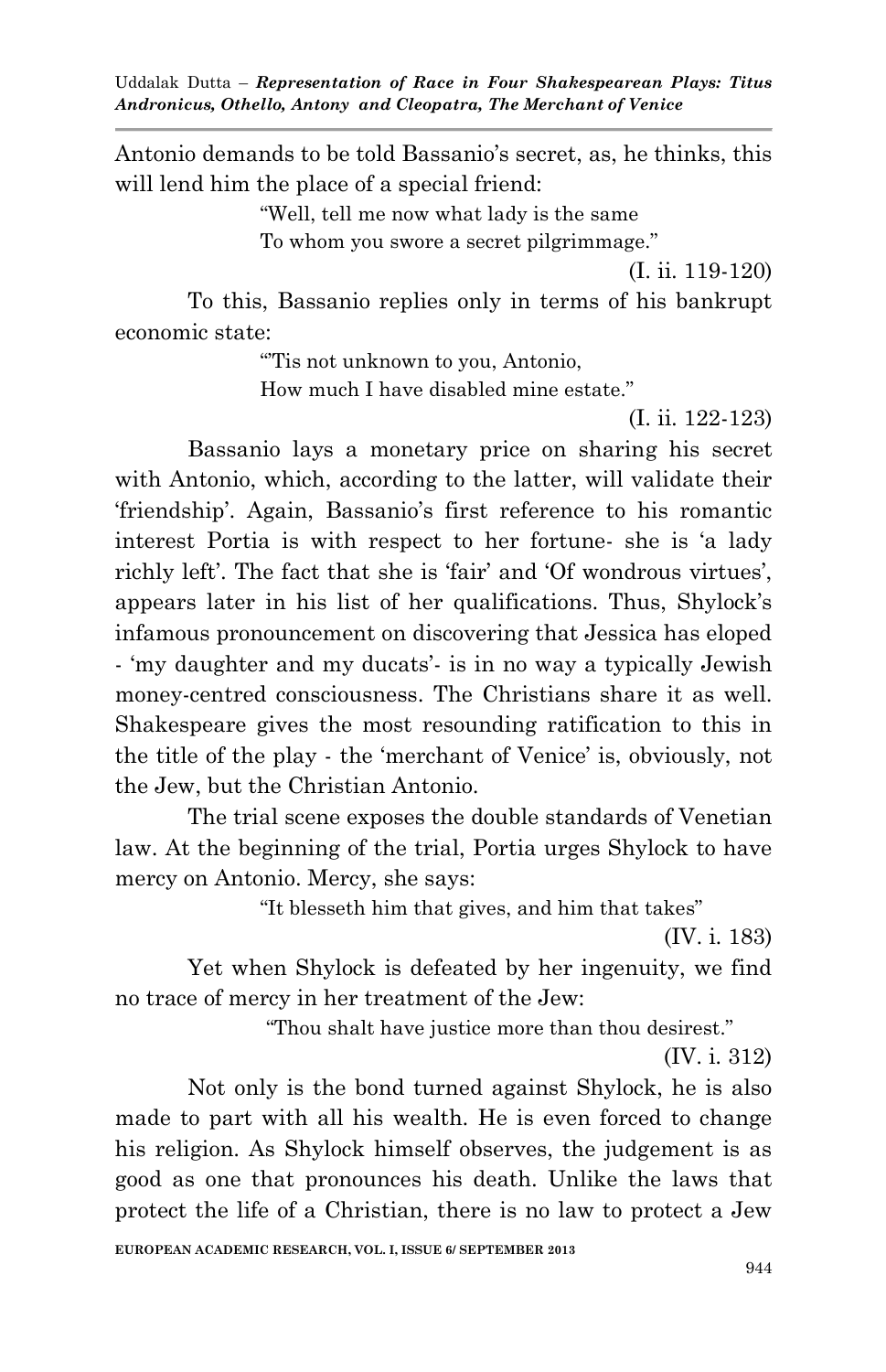whose role is equally important for the sustenance of Venetian society. Antonio's desire to have Shylock converted to Christianity points to an attempt at cultural assimilation. Though the Jew agrees to sign the deed certifying that he will bestow his money on his daughter and son-in-law, he is silent on the question of conversion. The playwright perhaps shows a muted resistance in him against social power structures that decide patterns of assimilation.

An objective understanding of the play suggests that Shakespeare, in this play more than anywhere else, has succeeded in opening up boundaries of racial identity. There is no inherent quality to distinguish the Christian from the Jew. Indeed we are forced to ask after Portia:

"Which is the merchant here and which the Jew?"

(IV. i. 170)

In these four plays we thus see two basic kinds of racial consciousness. One kind, represented primarily by the Jew, deals with differences in behaviour and religion; the other, represented by the Moor, rests on more extrinsic qualities- skin colour and physical appearance. As discussed above, both forms are exposed in the plays as prejudiced and illogical. Shakespeare wrote for a white, European audience, and his outlook on issues of race was also conditioned by a Eurocentric point of view. Yet, a nuanced reading of the plays lays bare the follies that lie on both sides of the racial divide. As a result, the division itself is challenged.

Many of the "other" characters in these plays display a deep sense of racial pride. Aaron"s pride in his black-skinned child or Cleopatra"s stubborn resistance to being exoticised in a parade on the streets of Rome, force the reader to acknowledge the plural and inclusive nature of the playwright's discourse on race. In his essay on 'National Liberation and Culture', Amilcar Cabral explains that foreign domination can only be maintained through an organized repression of the cultural life of the dominated people (Cabral 1973, 39). Aaron and Cleopatra, then,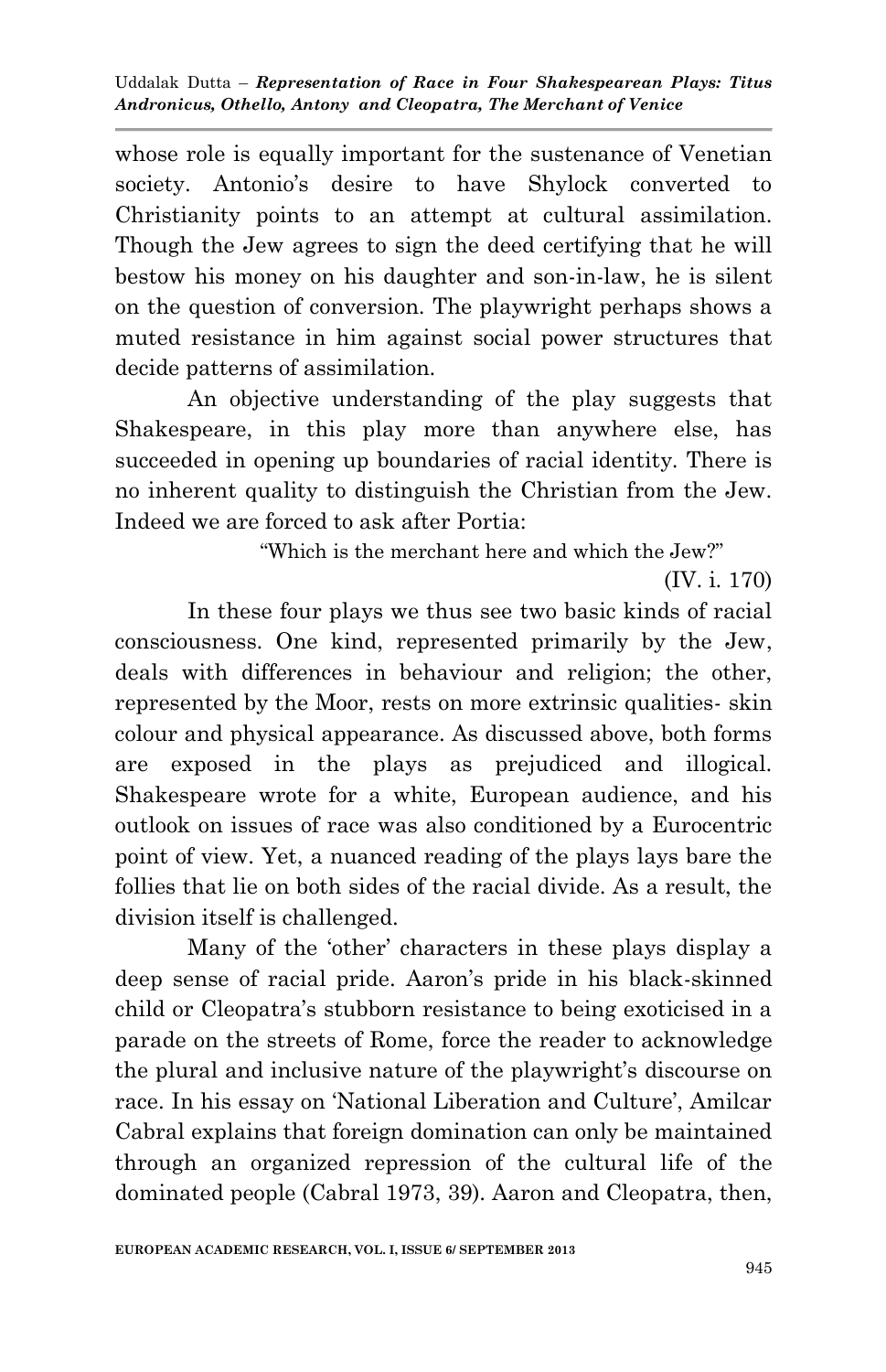do not simply assert their individual identity. Their passionate resistance to assimilation is an important means to ensure their sovereignty from the dominant racial entity. Race, thus, becomes a deciding factor in the power equations that take shape in the two plays. Shylock is indeed a heartless usurer, but it is also true that Portia deals with him mercilessly. Just like we cannot gloss over Othello"s jealousy that emanates out of a racial consciousness, we can never forget that it is the "pure" Venetian Iago who engineers the tragedy. Shakespeare thus preaches racial equality and inclusiveness, rather than exclusiveness. Shylock"s memorable plea in *The Merchant of Venice* is symptomatic of his creator's consciousness:

"Hath not a Jew eyes? Hath not

a Jew hands, organs, dimensions, senses, affections, passions? Fed

with the same food, hurt with the same weapons, subject to the

same diseases, healed by the same means, warmed and cooled by

the same winter and summer as a Christian is?"

(III. i. 46-50)

Five centuries separate us from the world of The Bard. Yet, in our times, questions of race are probably more relevant than ever before. Increased exchanges between people of various races, religions and ethnicities, greater cross-cultural contact, and, most importantly, relentless colonial enterprise on the part of the superpowers of the world, demand that we be sensitive to issues of race. One must admit that race is not the primary concern of these plays. *Titus Andronicus* is fraught in the world of revenge and counter-revenge. The relentless intensity of crime that drives the plot forward depends primarily on blood lust, and not on considerations of the victim"s racial identity. *Antony and Cleopatra* dramatizes the opposing claims of love and honour on Antony, while *Othello* leads us to consider the dire consequences of sexual jealousy.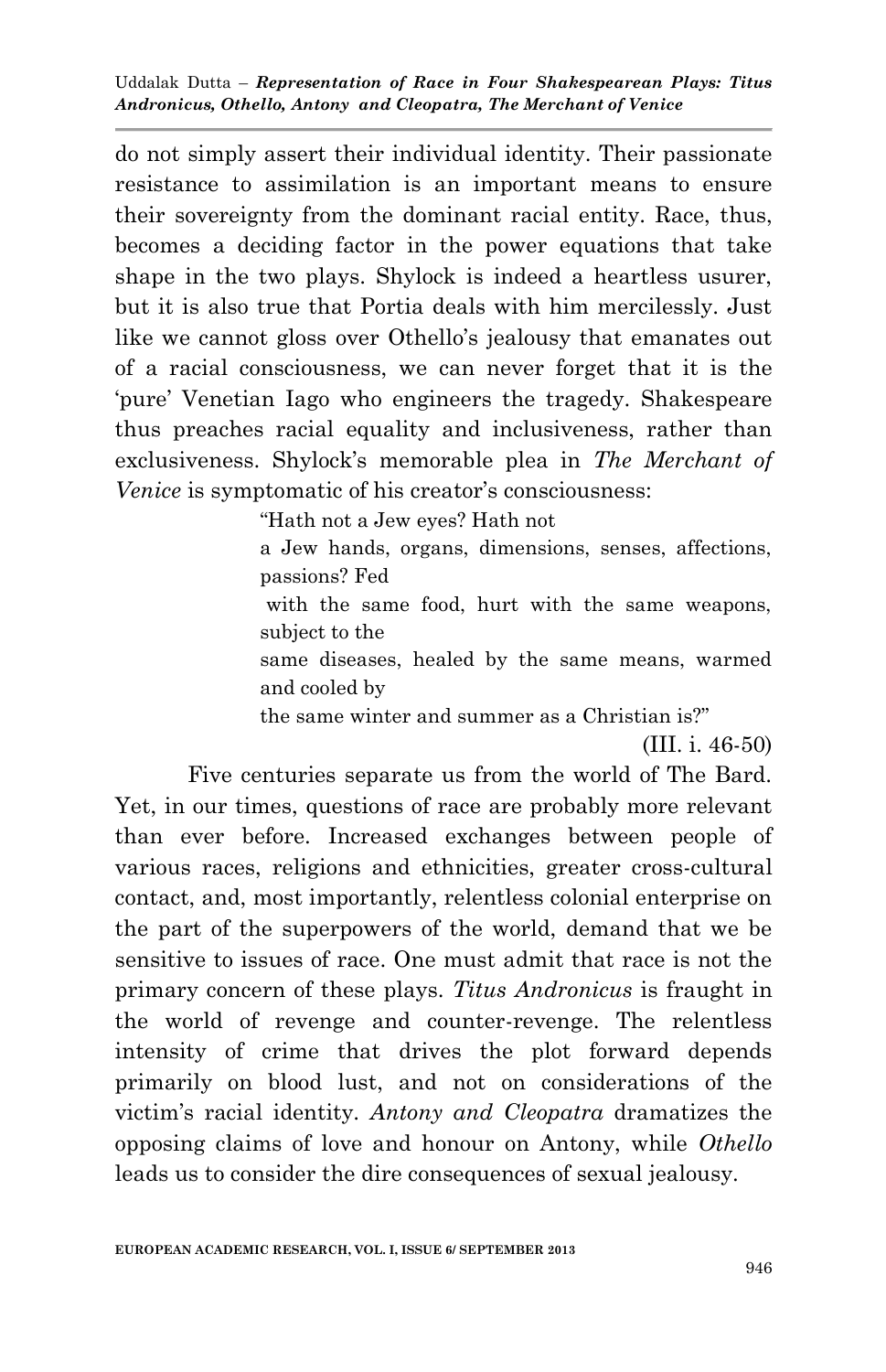The primary concern in *The Merchant of Venice* is economic. Here, Shakespeare shows the reader the manner in which monetary concerns seem to over-ride all other considerations in the play. Class, friendship and even romantic love are subservient to the jingle of the coin. However, an attempt at understanding the racial politics of these plays is essential in enabling us to fully appreciate them. Placing the plays in the order that they have appeared in this paper, we discern a movement in the playwright's consciousness. Titus and Tamora seem to be deserving of their marginal position as they are indeed morally-depraved. Othello and Cleopatra deserve far greater sympathy. Though treated as racial inferiors, they embody many qualities which render them more humane than their supposed racial superiors. Finally, in *The Merchant of Venice,* Shakespeare entirely breaks down racial boundaries. The reader is sensitized to the fact that we must seek to eliminate racial prejudices and not races.

## **BIBLIOGRAPHY**

Cabral, A. 1973. "National Liberation and Culture." In *Return to the Source-Selected Speeches,* 39-56. New York: Africa Information Service.

Chaudhuri, S. 1981. *Infirm Glory: Shakespeare and the Renaissance Image of Man*. Walton Street: Oxford University Press.

Hirsh, J. 2005. "Rome and Egypt in *Antony and Cleopatra* and in Critcism of the Play." In *Antony and Cleopatra: New Critical Essays,* edited by S.M Deats, 175-191. New York: Routledge.

Loomba, A. 2000. "Racial and Religious Difference." In *Shakespeare and Race*, edited by Catherine Alexander and Stanley Wells. Cambridge: Cambridge University Press.